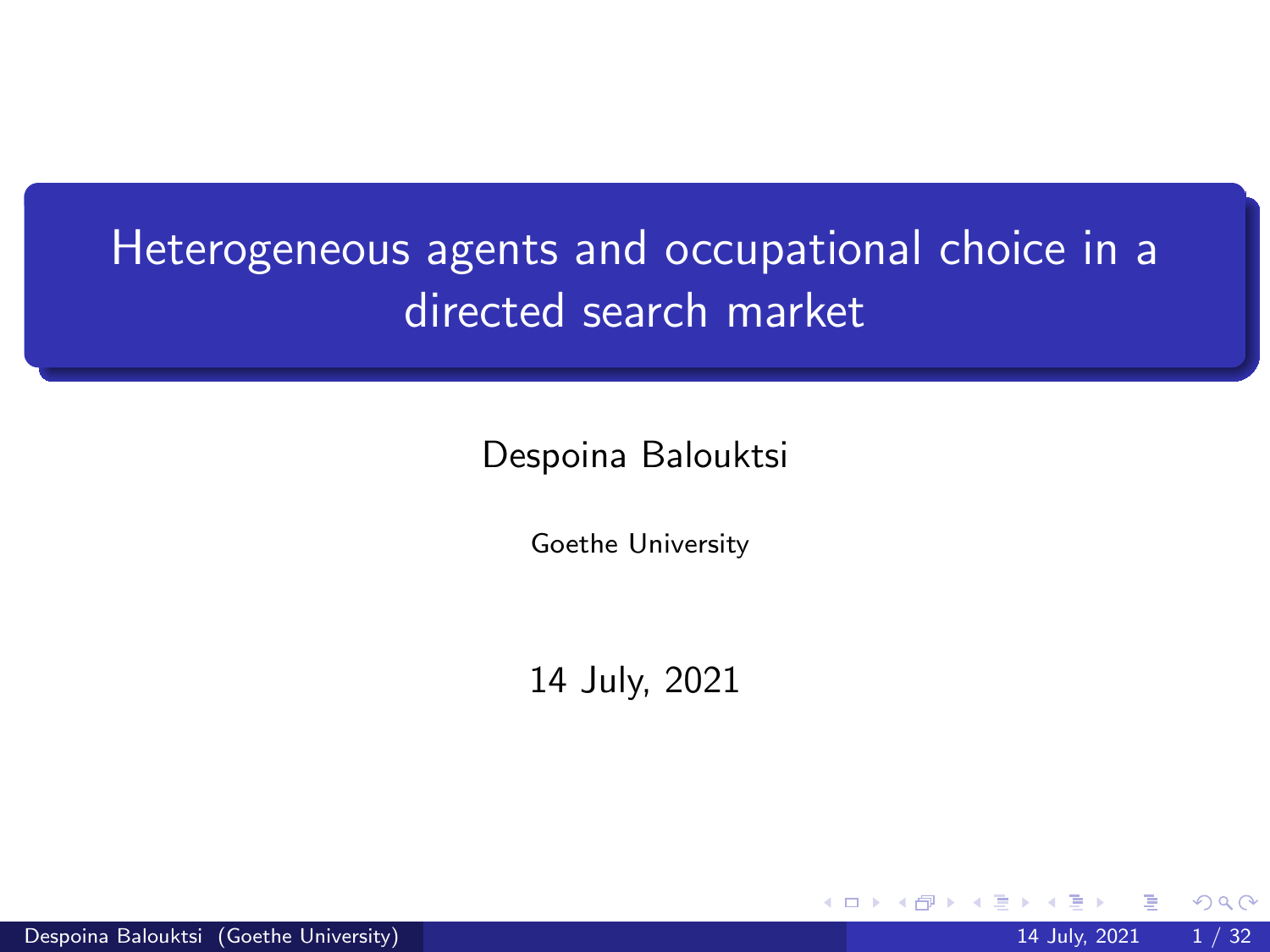- **a** The model features:
	- Occupational choice (entrepreneur/worker)
	- **Sector choice**
	- Two-sided heterogeneity
	- Large firms
	- **•** Directed search
- I calibrate the model focusing on the mechanisms it proposes with respect to stylized facts about:
	- Technological development and high-tech entrepreneurhip rate
	- Technological development and inequality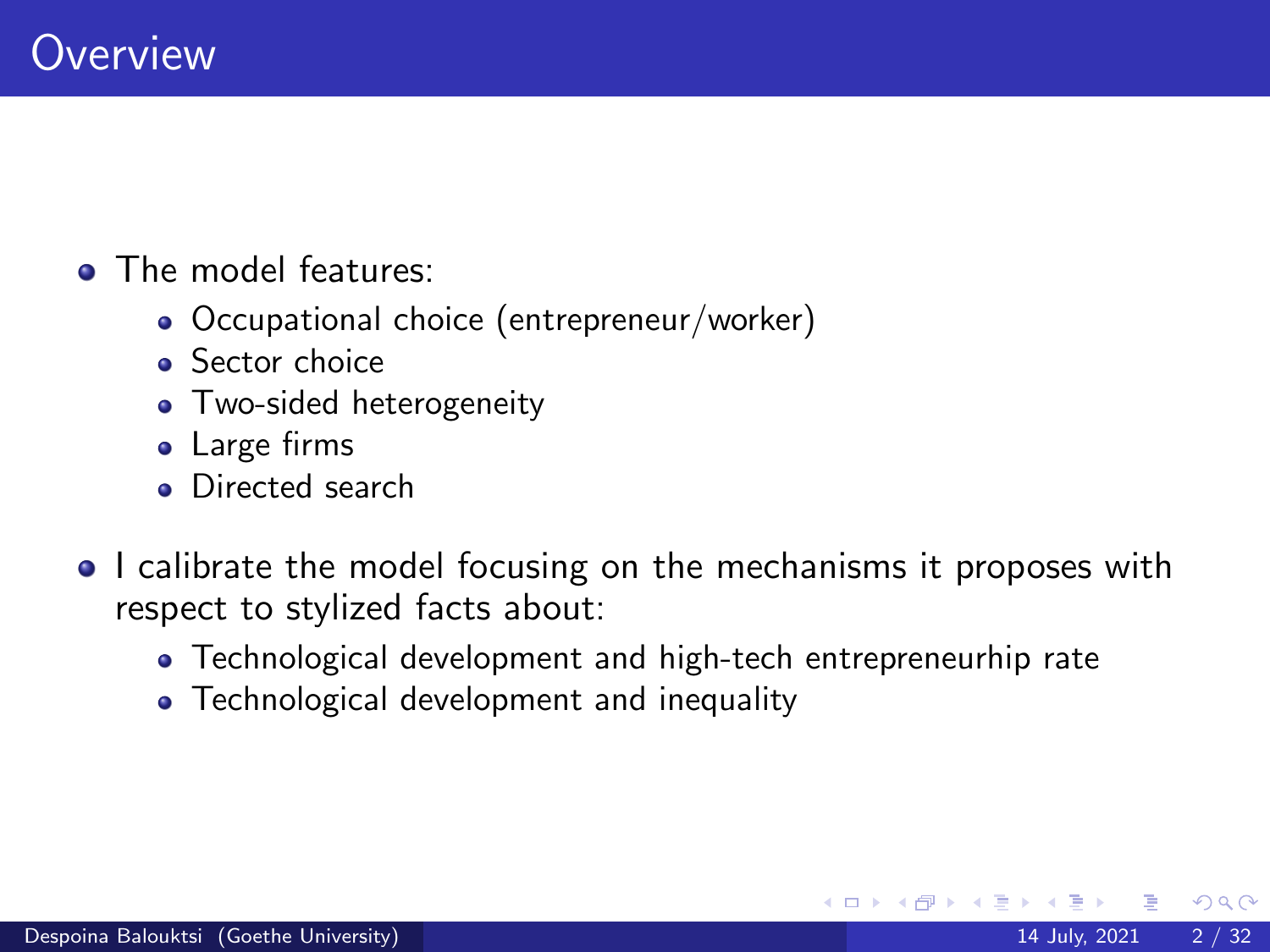## Technological development and inequality

- *Worker: Acemoglu (2002b)*, Shimer (2005)
- *Entrepreneur*: Aghion et al. (2019)

### Technological development and entrepreneurship

• Poschke (2013; 2018)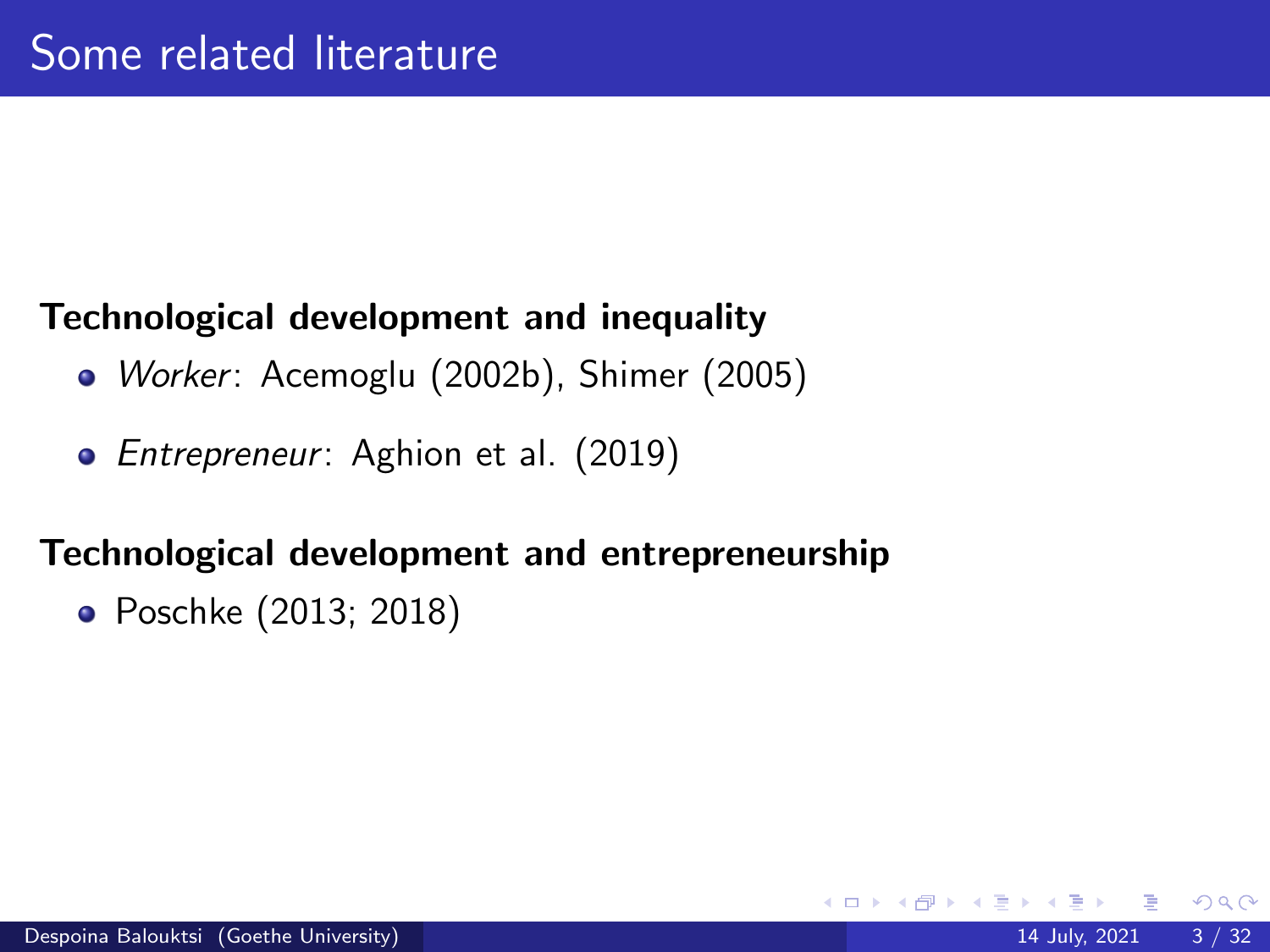### Agents

- Continuum of agents with total measure equal to 1
- Utility equal to c
- Characterized by an  $\alpha$  (e.g. ability) endowment distribution
	- pdf:  $\varphi(\alpha)$
	- Compact support  $[\alpha_l, \alpha_h]$

## Good

- **Homogeneous**
- **·** Numéraire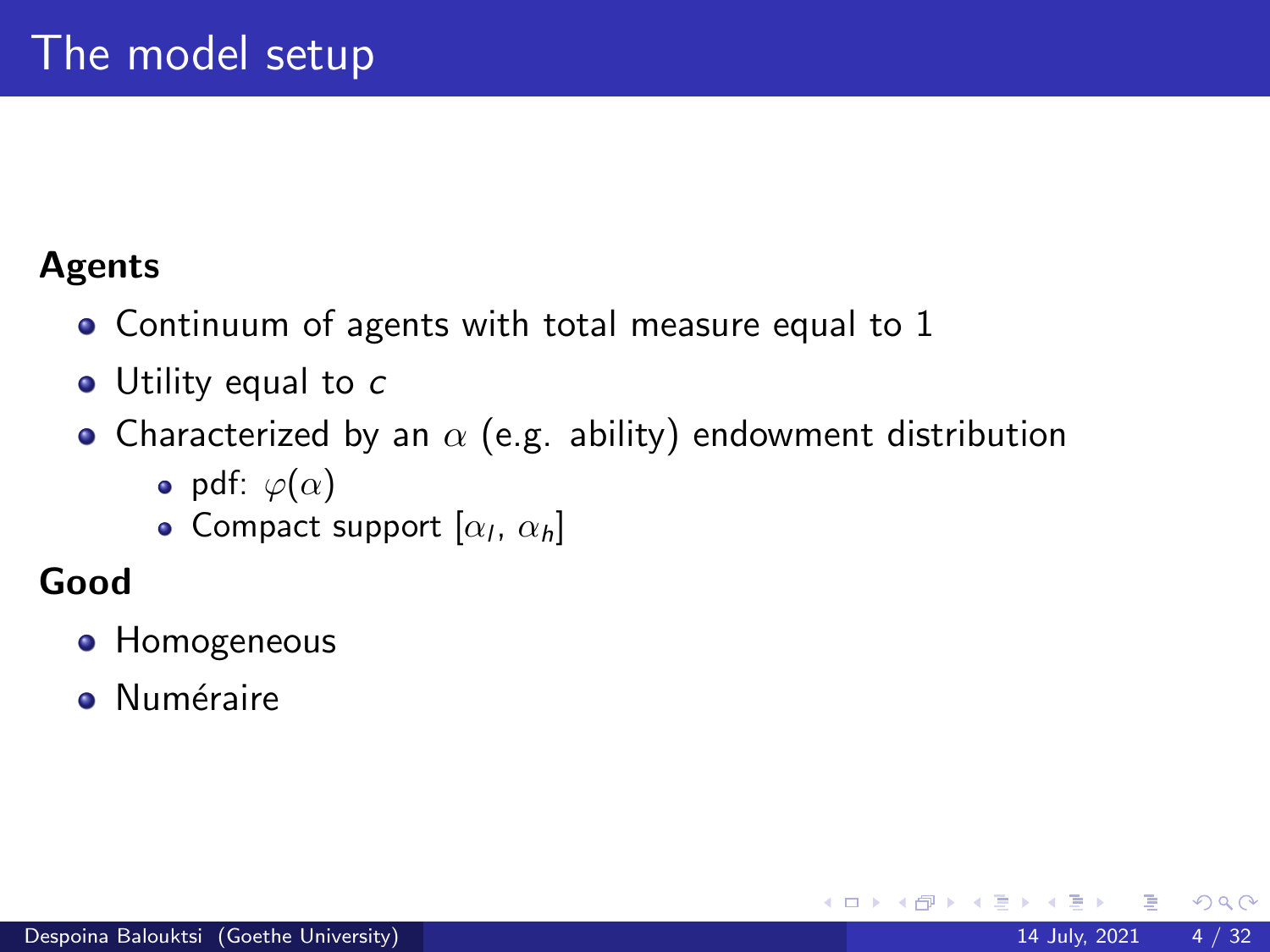## Occupational choice

#### **•** Entrepreneur

- $\bullet$  If an entrepreneur, he draws his/her entrepreneurial factor (EF)  $\phi$ 
	- **•** Distribution is conditional on  $\alpha$
	- For  $\alpha' > \alpha''$ ,  $P[\phi \geq x | \alpha = \alpha'] > P[\phi \geq x | \alpha = \alpha'']$
- No sunk cost, EF distribution has compact support  $[0, U_1]$
- Sunk cost  $c(\alpha)$ , EF distribution has compact support [0,  $U_2$ ]  $U_2 > U_1$

Charecterize them as non-innovative and innovative entrepreneur respectively

Worker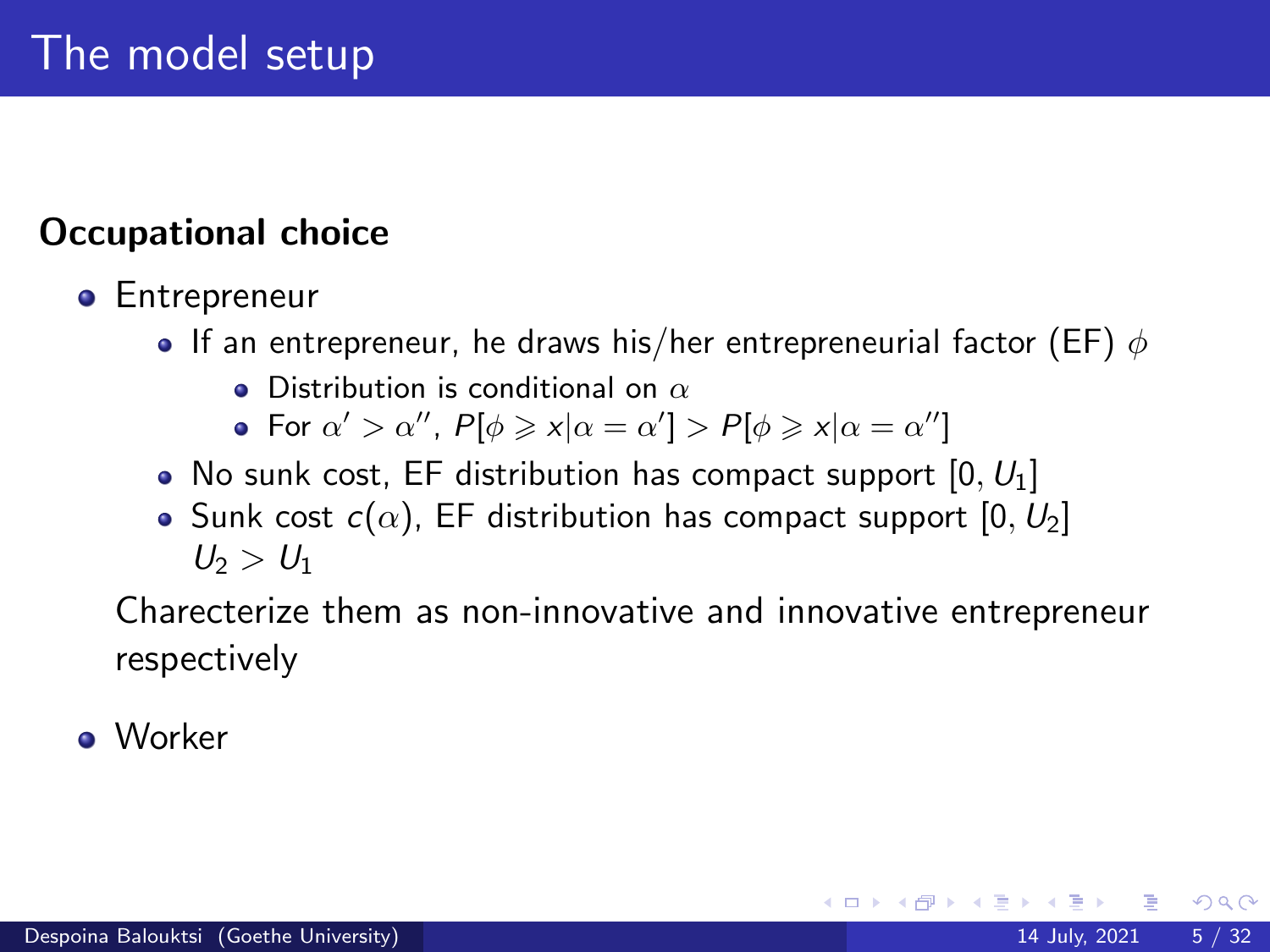#### Labor market frictions

Directed and competitive search

- **•** Entrepreneurs
	- Post vacancies
	- Announce the wages attached to the vacancies
- **o** Workers
	- Given the posted terms, workers direct their search
- Matching technology
	- $\bullet$  m(v, u) where v are the vacancies and u the unemployed queueing for the vacancies
	- $\bullet$  m is
		- continuous
		- **•** nonnegative
		- increasing in both arguments and in market tightness  $(\frac{v}{u})$
		- **o** constant returns to scale

8 K 3 K K 3

 $QQ$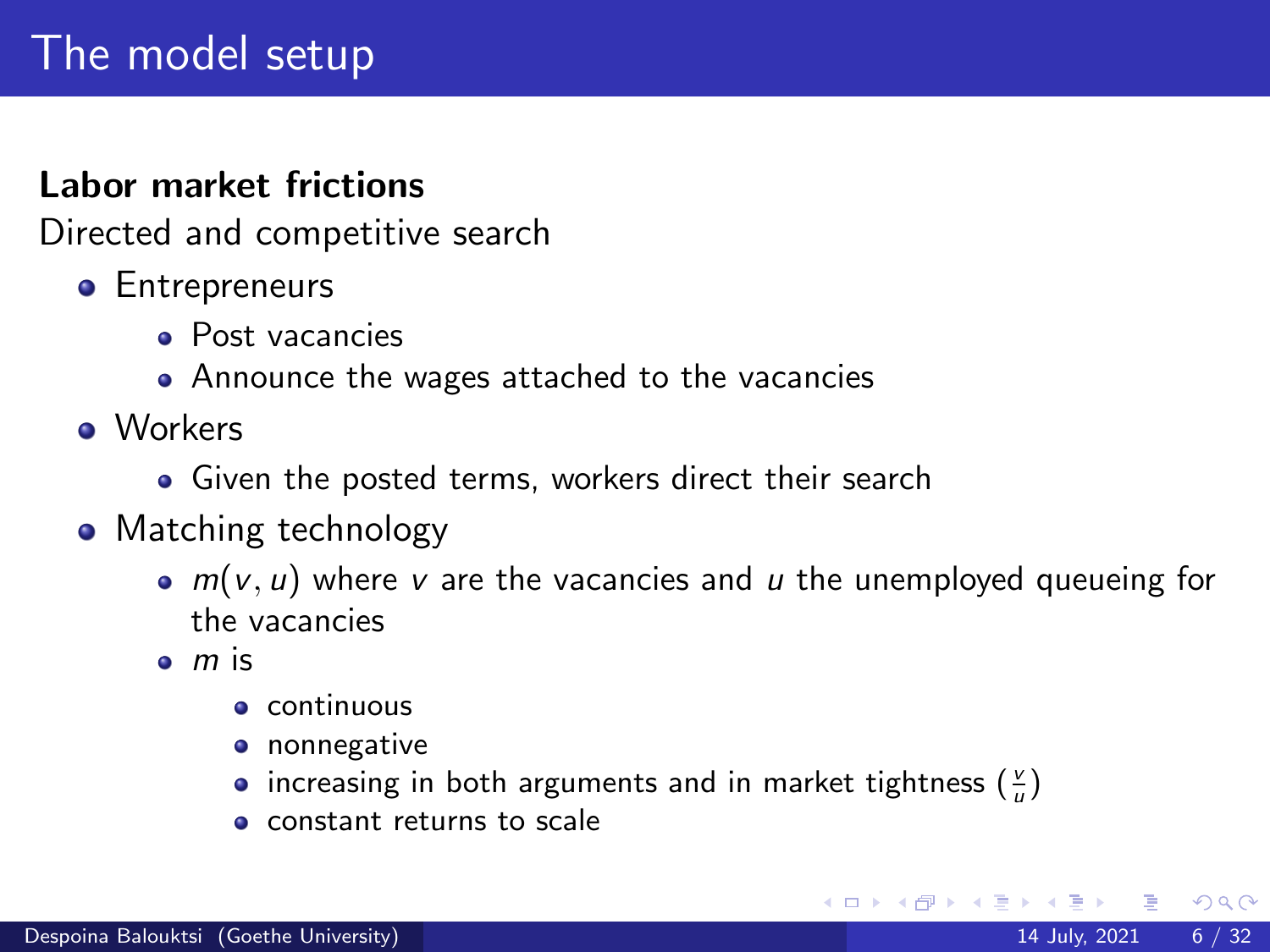- Production is a function of labor quantity, entrepreneur's and worker's ability,  $F(\phi, x, \ell)$
- x is the  $\alpha$  type of a worker while y (appears later) is the  $\alpha$  type of an entrepreneur
- $\bullet$  F is increasing and concave in all its arguments. In particular,  $F(\phi, x, \ell) = \Delta(\phi, x) \ell^{\gamma_i}$  for  $i \in \{n, l\}$
- $\bullet$   $\Delta(\phi, x)$ 
	- **•** nonnegative
	- **•** twice continuously differentiable

$$
\bullet \ \frac{\partial^2 \Delta(\phi, x)}{\partial x \partial \phi} > 0
$$

$$
\bullet\ \varDelta(\phi,\alpha_I)=0
$$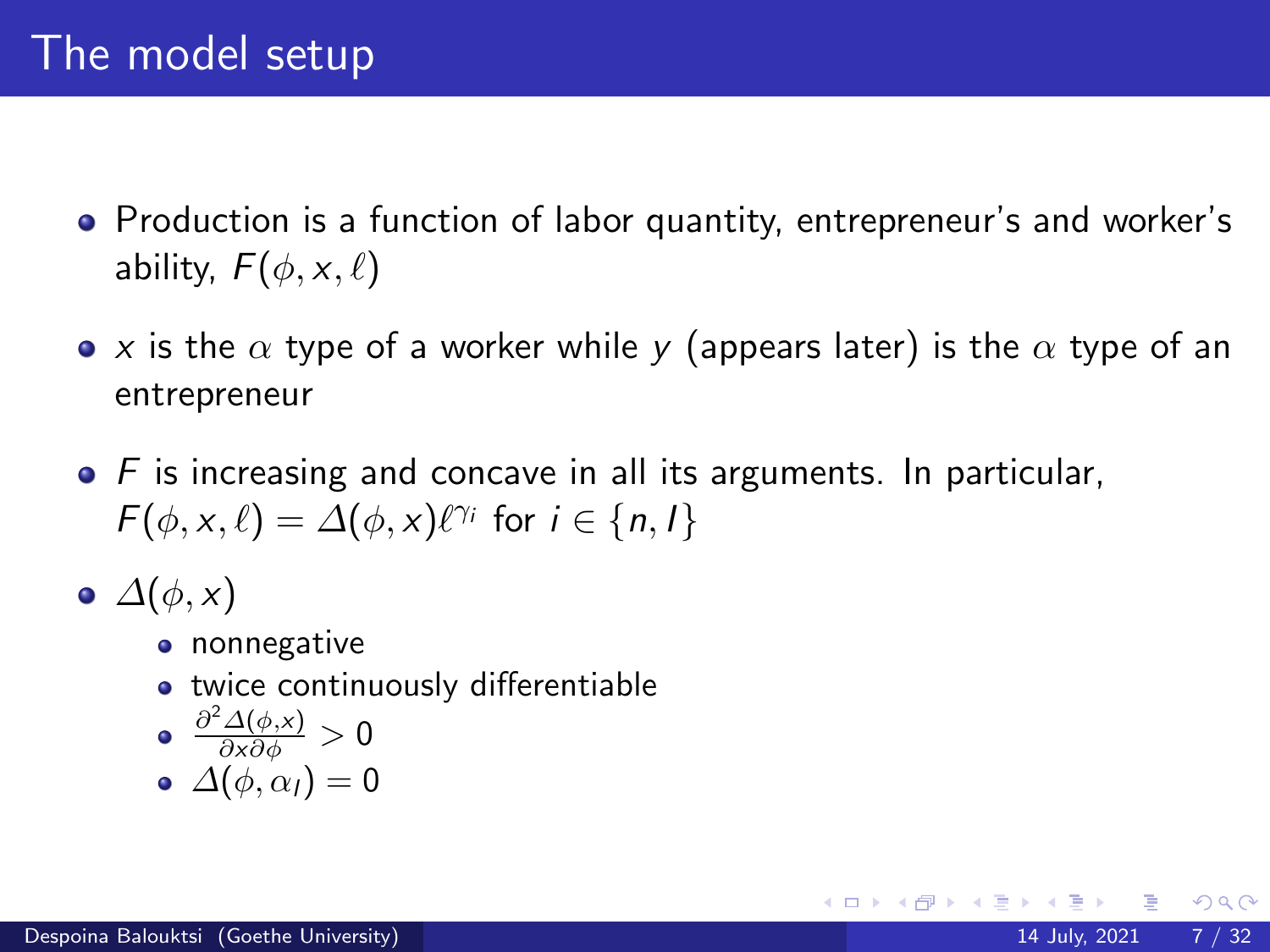$$
\max_{\ell,x,\overline{w}_n^{\mathsf{Y}}}\underbrace{\left(\int_0^{U_1}\varDelta(\phi,x)\frac{1}{U_1}f_{\mathsf{y}}\left(\frac{\phi}{U_1}\right)d\phi\right)}_{Q^n(x,y)}\ell^{\gamma_n}
$$

$$
-\ell \underbrace{\left(\int_0^{U_1} w_n^y(\phi,x) \frac{1}{U_1} f_y\left(\frac{\phi}{U_1}\right) d\phi\right)}_{\overline{w}_n^y(x)} -\kappa v
$$

s.t. 
$$
\ell = m(v, u)
$$
 and  $w_n(x) = \frac{m(v, u)}{u} \overline{w}_n^v(x)$  (1)

**K ロ ▶ K 御 ▶ K 舌** 

 $\sim$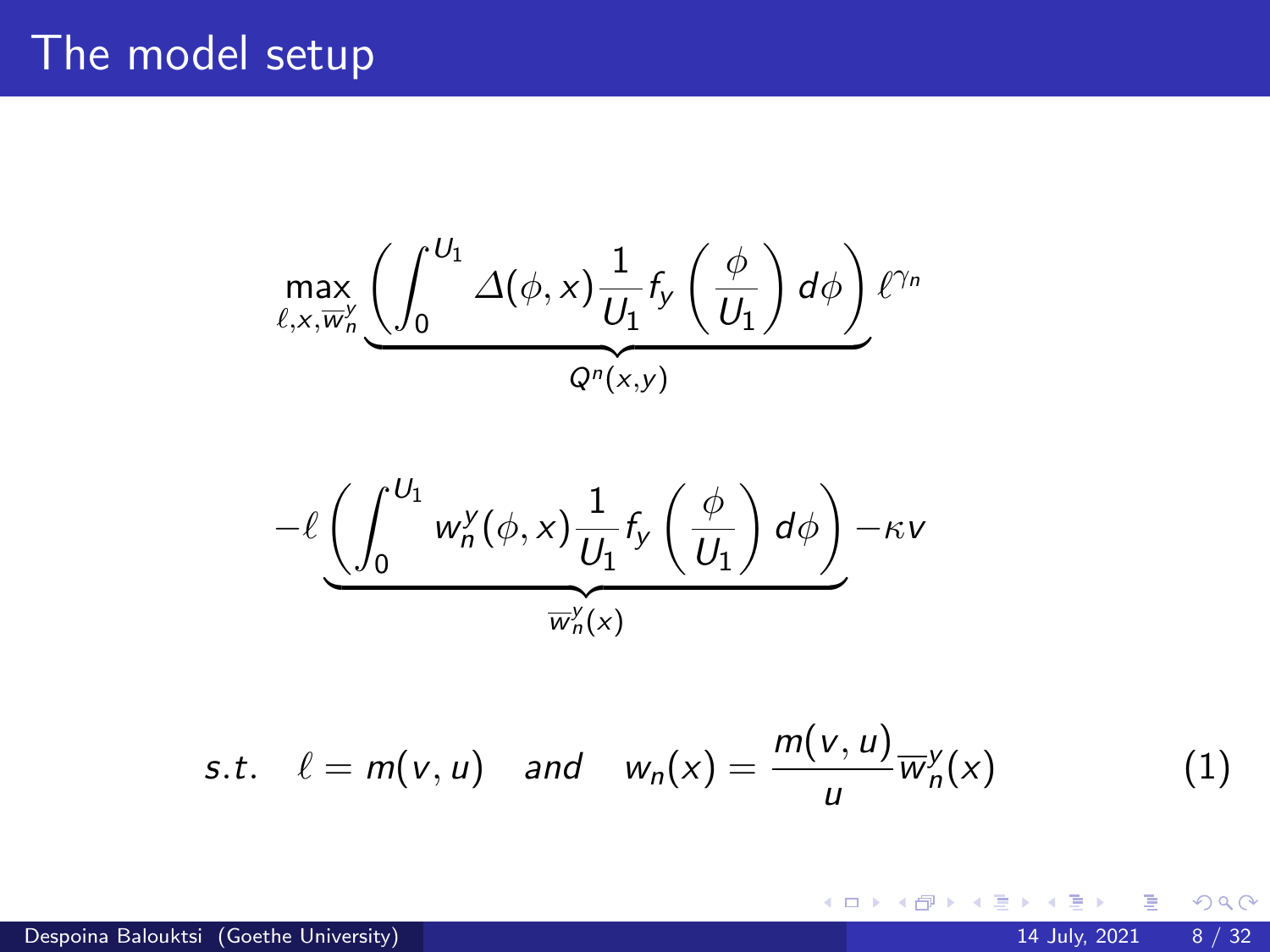- $\kappa$ : cost of posting a vacancy
- $\bullet$  f<sub>v</sub>: pdf of continuous stochastic variable that ranges from zero to one

- $\overline{w}^{\mathcal{Y}}_n(x)$ : wage posted by the entrepreneur
- $w_n(x)$ : Exprected equilibrium wage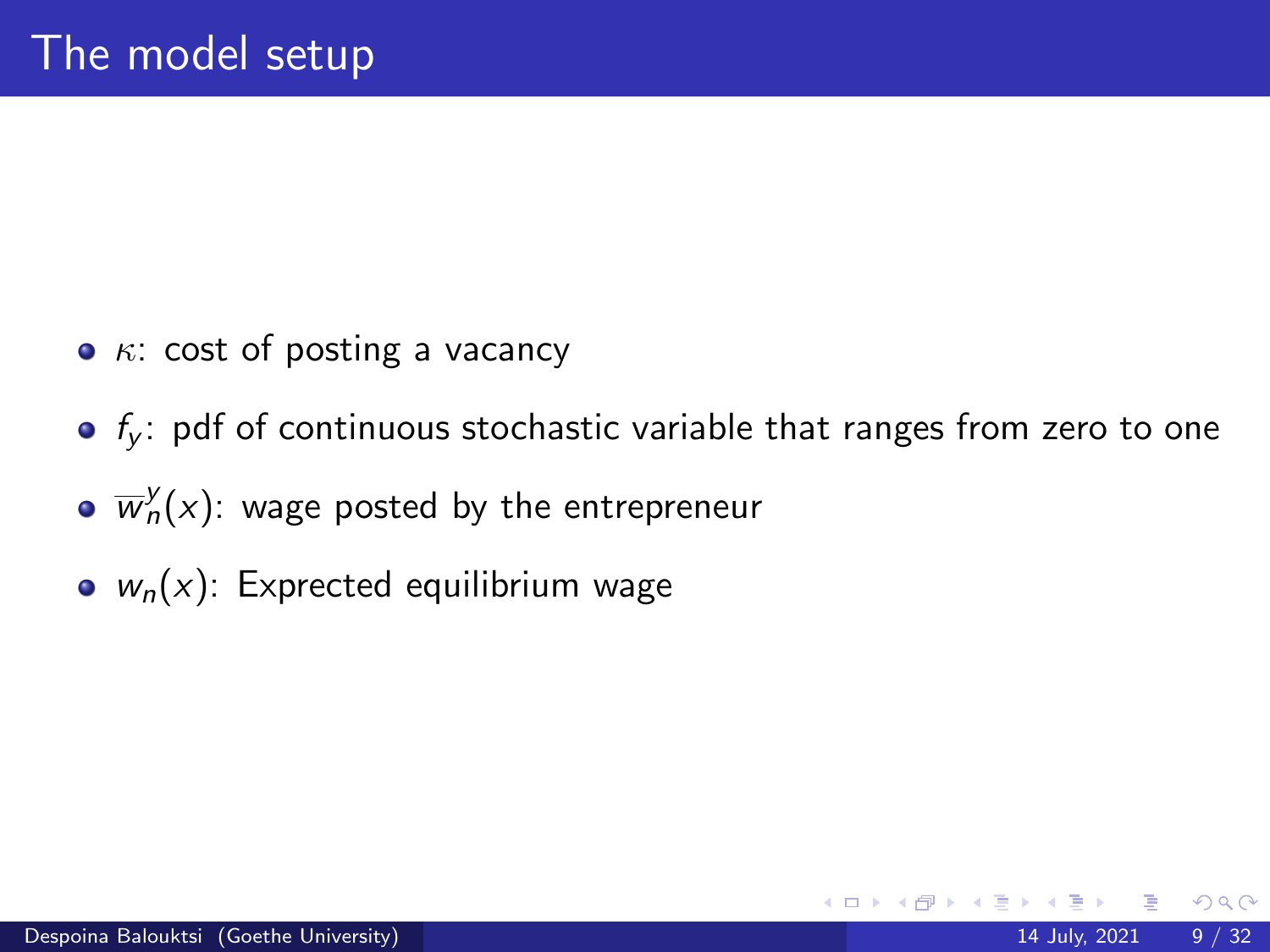$$
\max_{\ell,x,\overline{w}_l^y} \underbrace{\left(\int_0^{U_2} \Delta(\phi,x) \frac{1}{U_2} f_y\left(\frac{\phi}{U_2}\right) d\phi\right)}_{Q^l(x,y)} \ell^{\gamma_l}
$$

$$
-\ell \underbrace{\left(\int_0^{U_2} w_I^y(\phi,x) \frac{1}{U_2} f_y\left(\frac{\phi}{U_2}\right) d\phi\right)}_{\overline{w}_I^y(x)} - \kappa v - c(y)
$$

s.t. 
$$
\ell = m(v, u)
$$
 and  $w_I(x) = \frac{m(v, u)}{u} \overline{w}_I^v(x)$  (2)

**K ロ ▶ K 倒 ▶** 

 $\prec$ 

É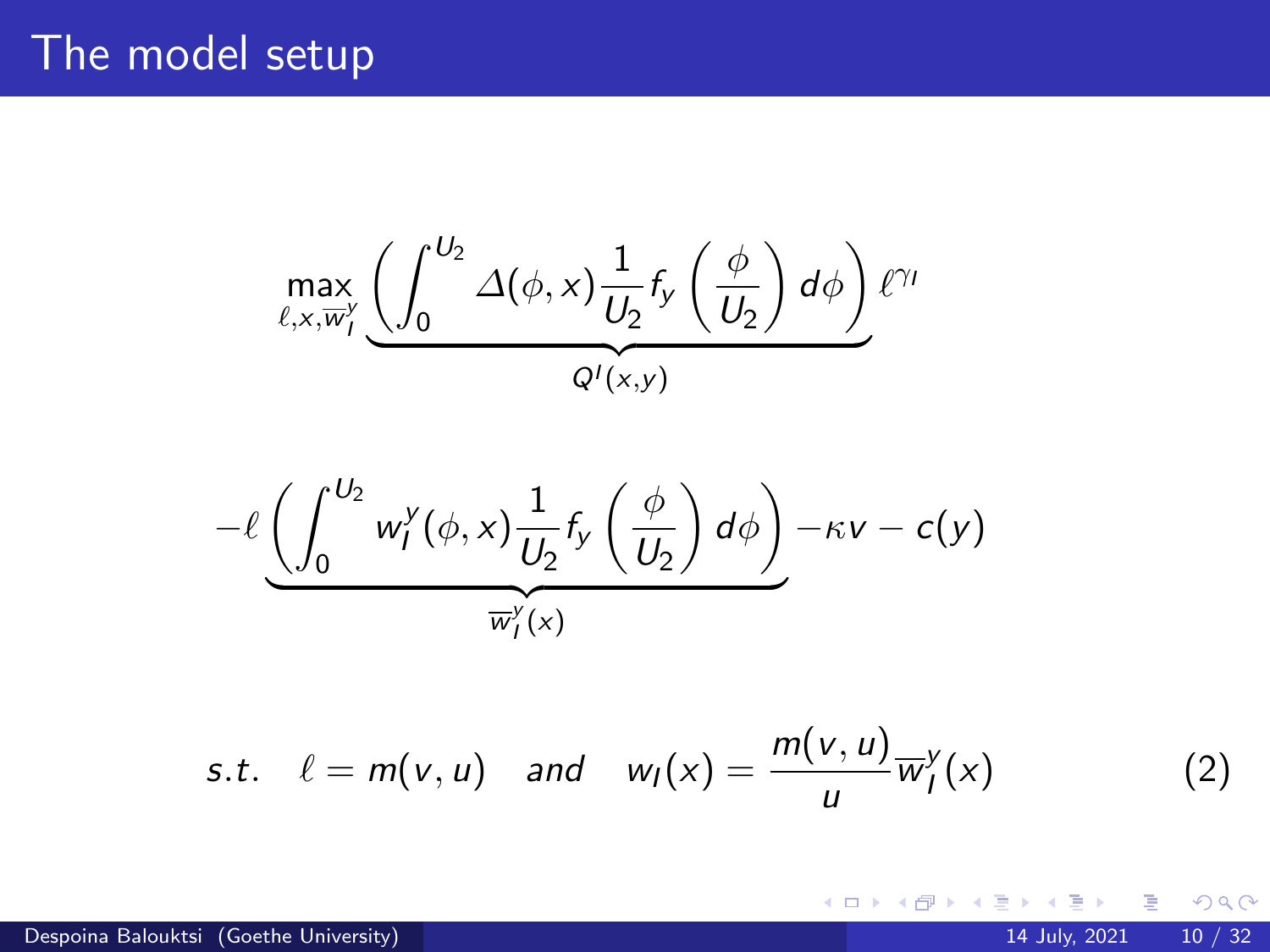#### Profit maximization

$$
\max_{V} Q^{i}(x, y) m(v, u)^{\gamma_{i}} - \kappa v \tag{3}
$$

4 D.K.

results in  $\tilde{v}(u, x, y)$ 

$$
\max_{u} Q^{i}(x, y) m(\tilde{v}, u)^{\gamma_{i}} - u w(x) - \kappa \tilde{v} - \mathbf{1}_{\left\{i=1\right\}} c(y) \tag{4}
$$

results in  $\tilde{u}(x, y)$ 

$$
\max_{x} Q^{i}(x, y) m(\tilde{v}, \tilde{u})^{\gamma_{i}} - \tilde{u} w_{i}(x) - \kappa \tilde{v} - \mathbf{1}_{\{\mathbf{i} = \mathbf{I}\}} c(y) \tag{5}
$$

Þ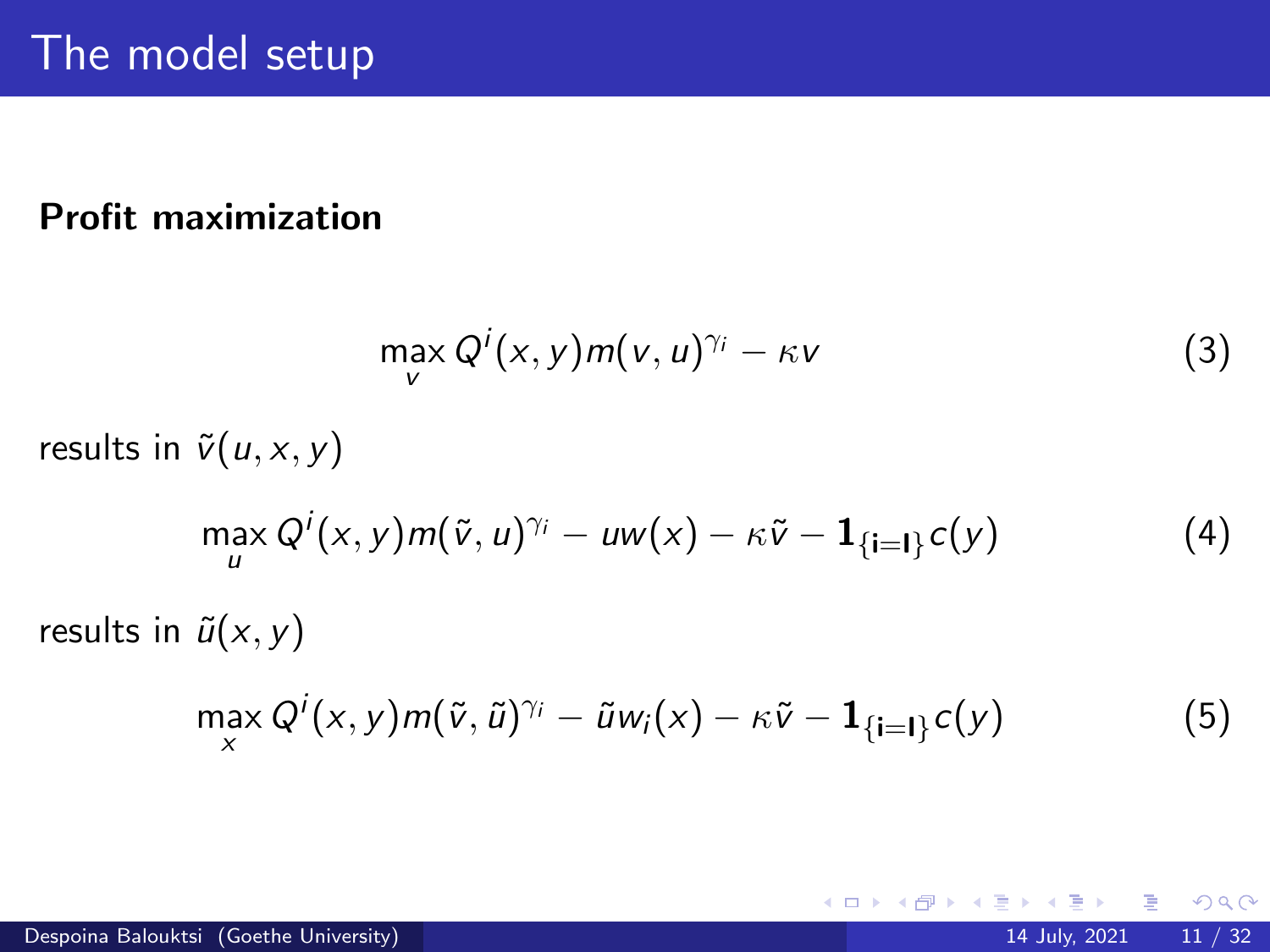## The model setup

Assuming that  $m(v,u)=Bv^\eta u^{1-\eta}$ , we get

$$
\frac{\varepsilon_{Q_i}(x,y)}{\gamma_i(1-\eta)}=\varepsilon_{w_i}(x) \qquad \qquad (6)
$$

where:

$$
\varepsilon_{Q_i}(x,y) = x \left( \frac{\frac{\partial Q^i(x,y)}{\partial x}}{Q^i(x,y)} \right) \quad \text{and} \quad \varepsilon_{w_i}(x) = x \left( \frac{\frac{\partial w_i(x)}{\partial x}}{w_i(x)} \right)
$$

Hence,

$$
w_i(x) = c_i Q^i(x, y)^{\frac{1}{\gamma_i(1-\eta)}} \quad \text{and} \quad x = \mu_i(y) \tag{7}
$$

造

 $\leftarrow$   $\leftarrow$   $\leftarrow$   $\leftarrow$   $\leftarrow$   $\leftarrow$   $\leftarrow$   $\leftarrow$   $\leftarrow$   $\leftarrow$   $\leftarrow$   $\leftarrow$   $\leftarrow$   $\leftarrow$   $\leftarrow$   $\leftarrow$   $\leftarrow$   $\leftarrow$   $\leftarrow$   $\leftarrow$   $\leftarrow$   $\leftarrow$   $\leftarrow$   $\leftarrow$   $\leftarrow$   $\leftarrow$   $\leftarrow$   $\leftarrow$   $\leftarrow$   $\leftarrow$   $\leftarrow$   $\leftarrow$   $\leftarrow$   $\leftarrow$   $\leftarrow$   $\leftarrow$   $\leftarrow$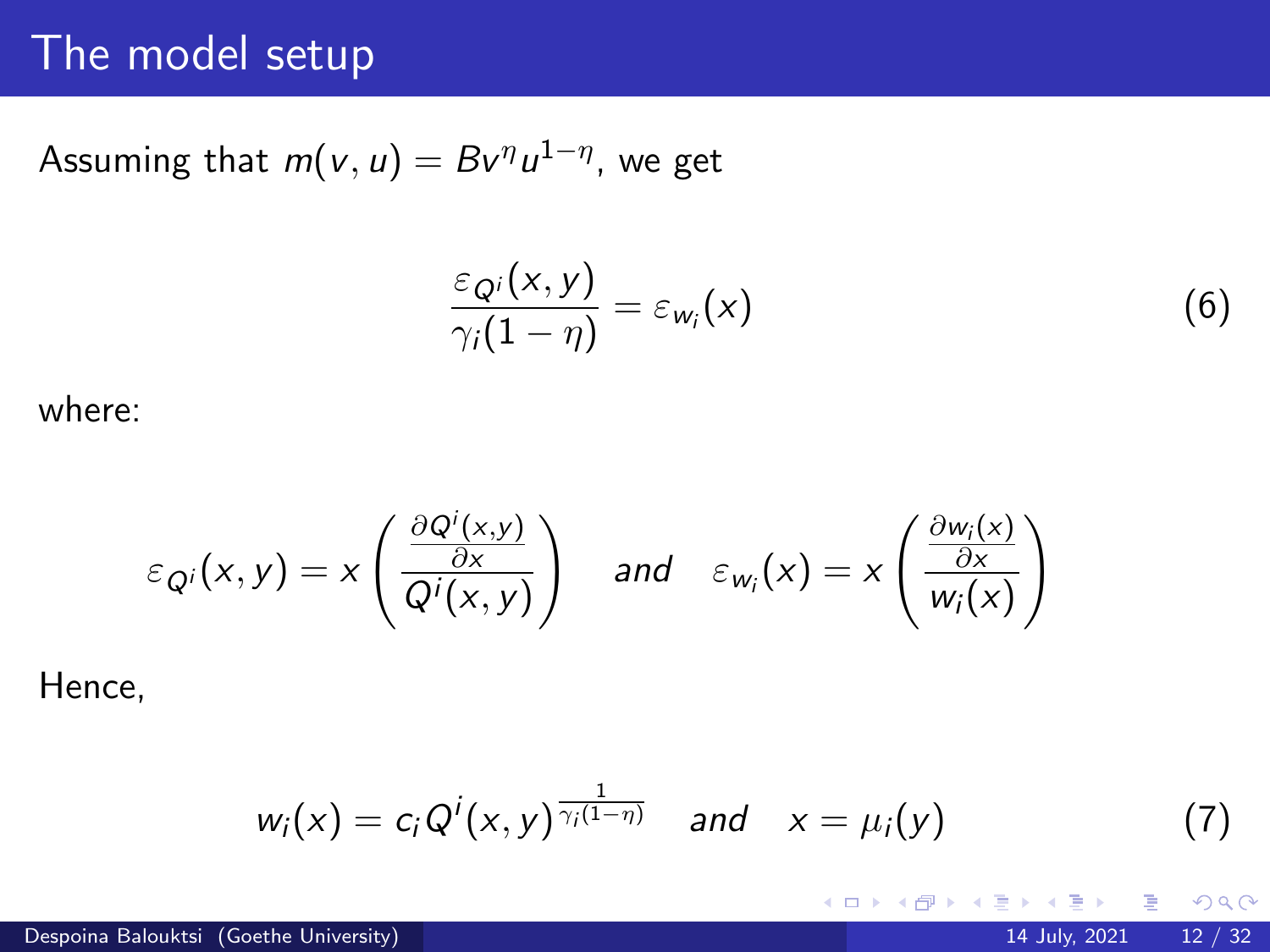In order to obtain positive assortative matching, it should hold that:

$$
\frac{\partial^2 Q^i(x,y)}{\partial x \partial y} \ge \frac{\frac{\partial Q^i(x,y)}{\partial x} \frac{\partial Q^i(x,y)}{\partial y}}{Q^i(x,y)}
$$
(8)



4 **D F** 

 $QQ$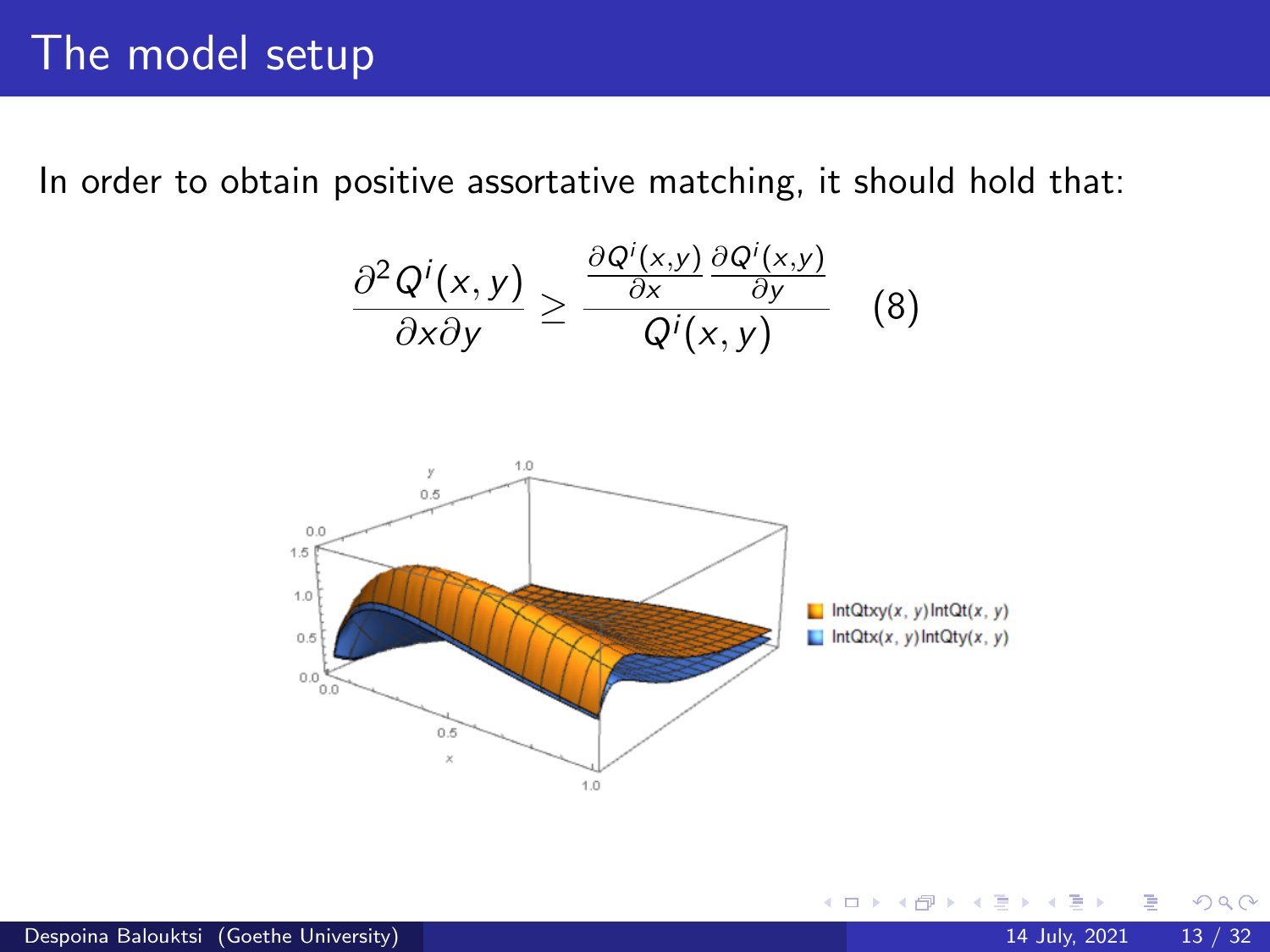### Occupation sorting

Sufficient conditions for an economy where all types are active:

$$
Q^{I}(\alpha_h,\alpha_I) m(\tilde{v}(\alpha_h,\alpha_I),\tilde{u}(\alpha_h,\alpha_I))^{\gamma_I} - \tilde{u}(\alpha_h,\alpha_I) w(\alpha_h) - \kappa \tilde{v}(\alpha_h,\alpha_I)
$$

$$
-c(a_1)=0 \tag{8}
$$

$$
c(a_h)=0 \tag{9}
$$

4 D F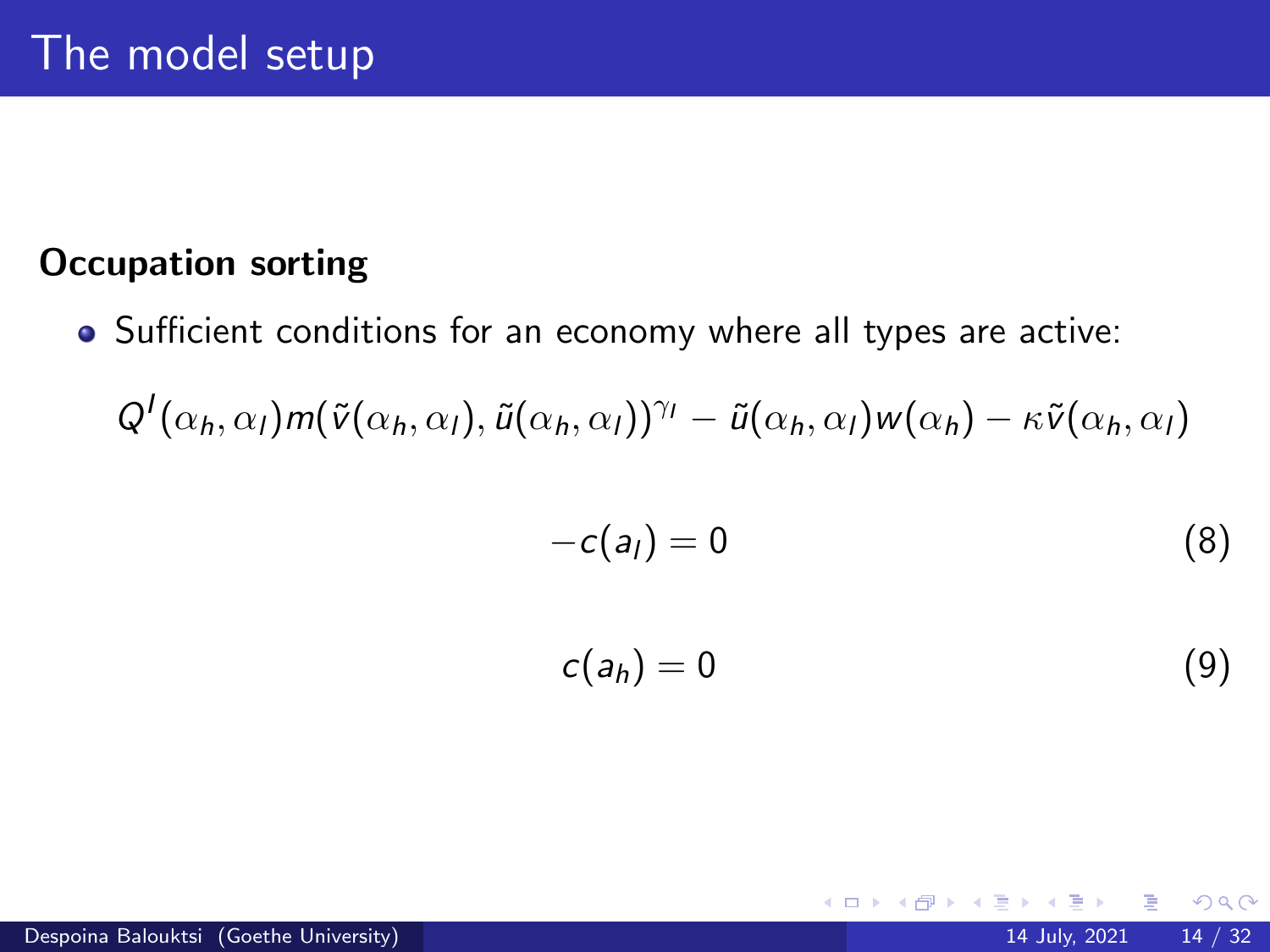# The model setup

## Occupation sorting

Sufficient condition for higher ability workers to be employed by innovative entrepreneurs:

$$
\gamma_n \geqslant \gamma_l \tag{10}
$$

### Possible equilibria

- $\{E_n, W_n, W_l, E_l\}$  (A)
- $\{E_n, W_n, E_l, W_l\}$  (B)
- $\{E_n, E_l, W_n, W_l\}$  (C)

Here, I examine equilibrium (A) which is more in line with empirical findings

e.g. Blanchflower (2000), Andersson and Wandensjö (2013), Poschke (2013; 2018)

From now on (A) is Equilibrium Type I

 $QQ$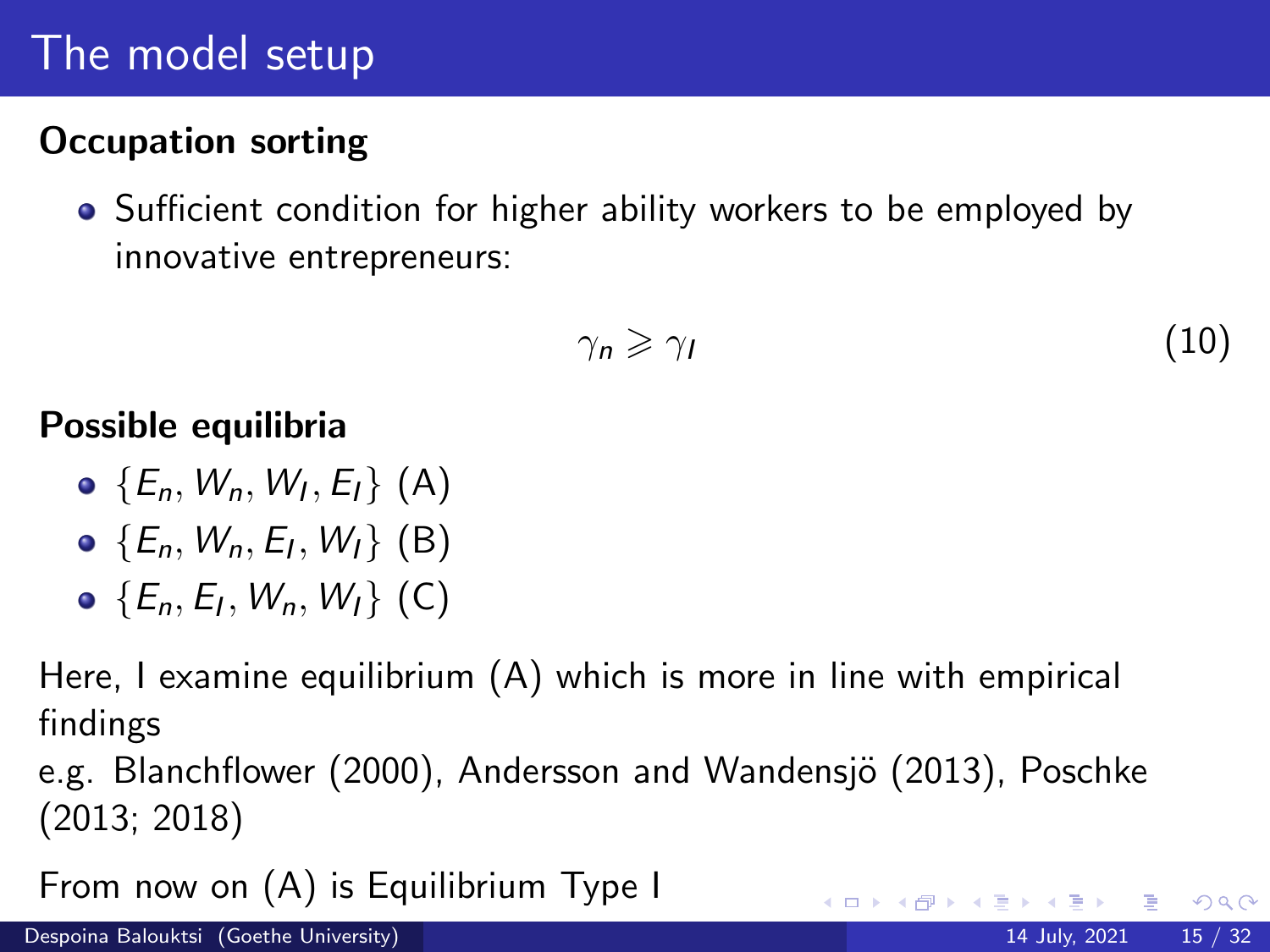### Equilibrium conditions

$$
Q^{n}(x_{1}, x_{0})m(\tilde{v}(x_{1}, x_{0}), \tilde{u}(x_{1}, x_{0}))^{\gamma_{n}} - \tilde{u}(x_{1}, x_{0})w(x_{1}) - \kappa \tilde{v}(x_{1}, x_{0})
$$

$$
= w_{n}(x_{0})
$$
(11)

$$
Q^{I}(x_1,x_2)m(\tilde{v}(x_1,x_2),\tilde{u}(x_1,x_2))^{\gamma_I}-\tilde{u}(x_1,x_2)w(x_1)-\kappa\tilde{v}(x_1,x_2)-c(x_2)
$$

$$
= w_I(x_2) \tag{12}
$$

**K ロ ▶ K 何 ▶ K** 

 $299$ 

重

$$
w_n(x_1) = w_l(x_1) \tag{13}
$$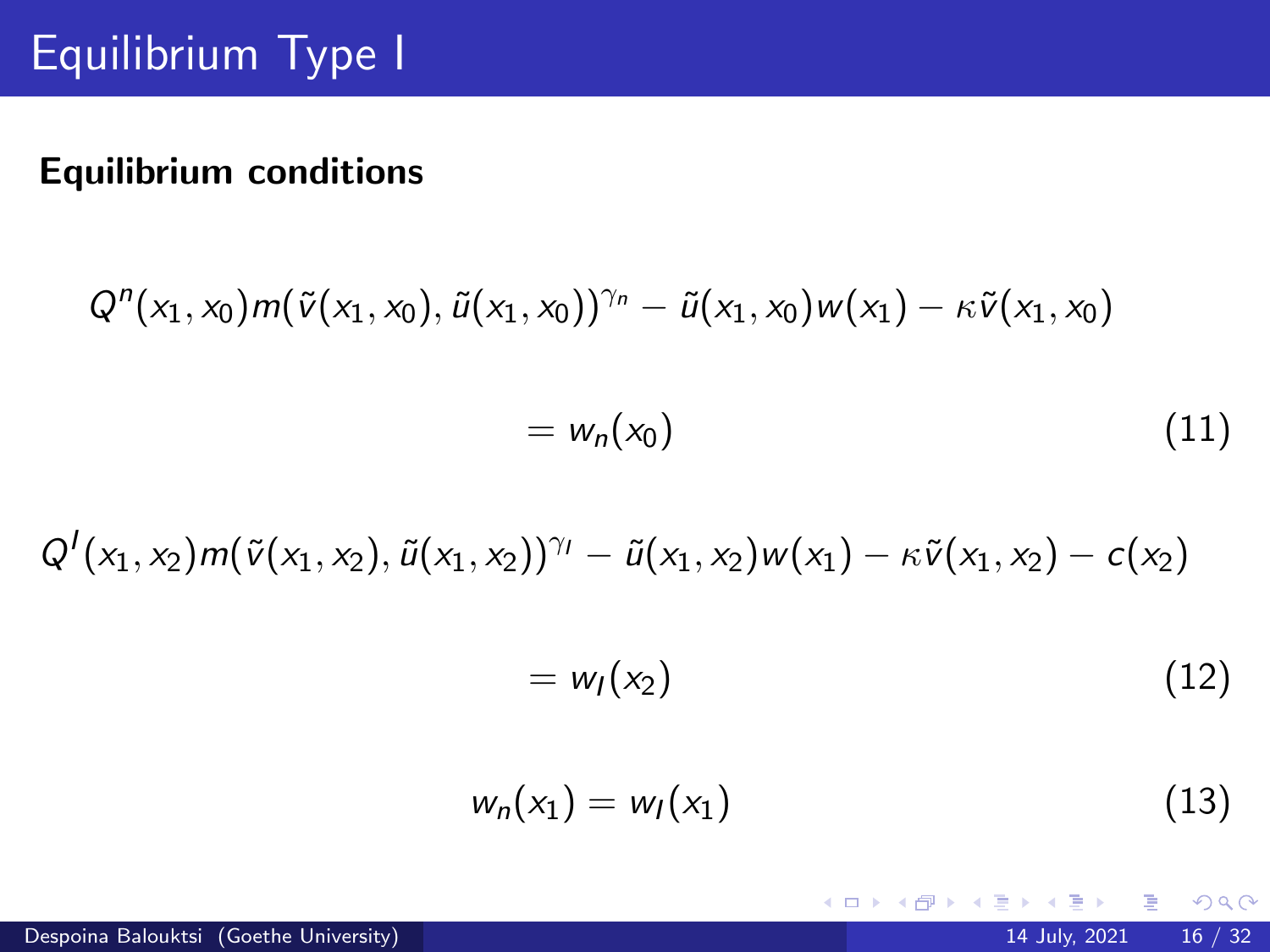$$
\int_{\alpha_1}^{x_0} \frac{u(\mu_n(y), y)}{v(\mu_n(y), y)} \varphi(y) dy = \int_{x_0}^{x_1} \frac{u(\mu_n(y), y)}{v(\mu_n(y), y)} \varphi(\mu_n(y)) \mu'_n(y) dy \qquad (14)
$$

$$
\int_{x_2}^{\alpha_h} \frac{u(\mu_1(y), y)}{v(\mu_1(y), y)} \varphi(y) dy = \int_{x_1}^{x_2} \frac{u(\mu_1(y), y)}{v(\mu_1(y), y)} \varphi(\mu_1(y)) \mu_1'(y) dy \qquad (15)
$$

 $\prec$ B J.

 $\sim$ 

**K ロ ▶ K 御 ▶ K 舌**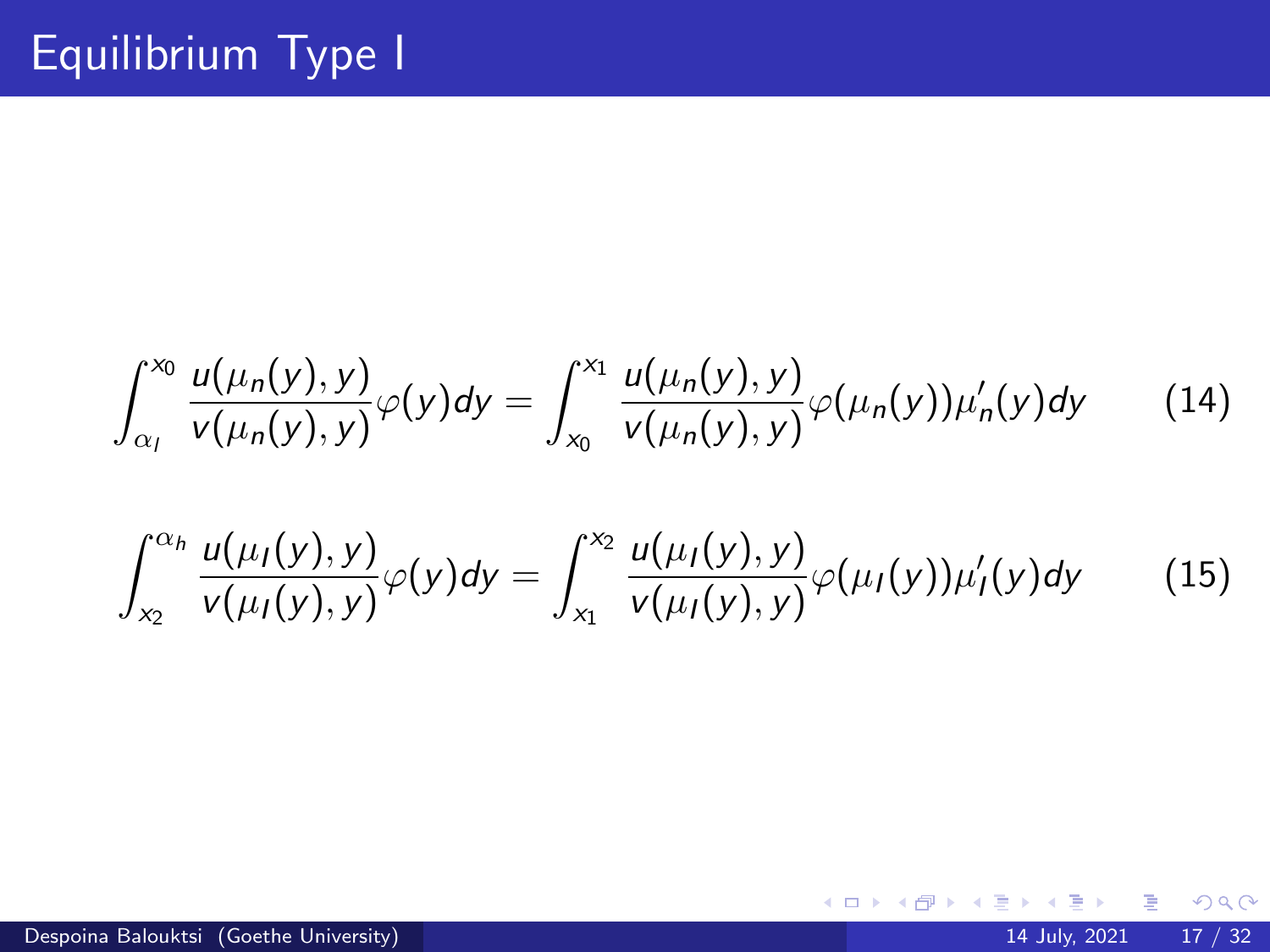#### Main Data

- Income Inequality Database: Income shares of the top  $1\%$ , annual, 1998-2006
- BEA: GDP by NAICS industry, state-level, annual, 1998-2006
- IPUMS-CPS: Agents employment class (entrepreneur-employee) and primary occupation's NAICS industry, annual, 1998-2006

#### High-tech entrepreneurship definition

- Hecker's (2005): 4-digit NAICS industry groups with the highest concentration of STEM workers (five times the average proportion in all industries)
- NSF Infobriefs (2016): The whole ICT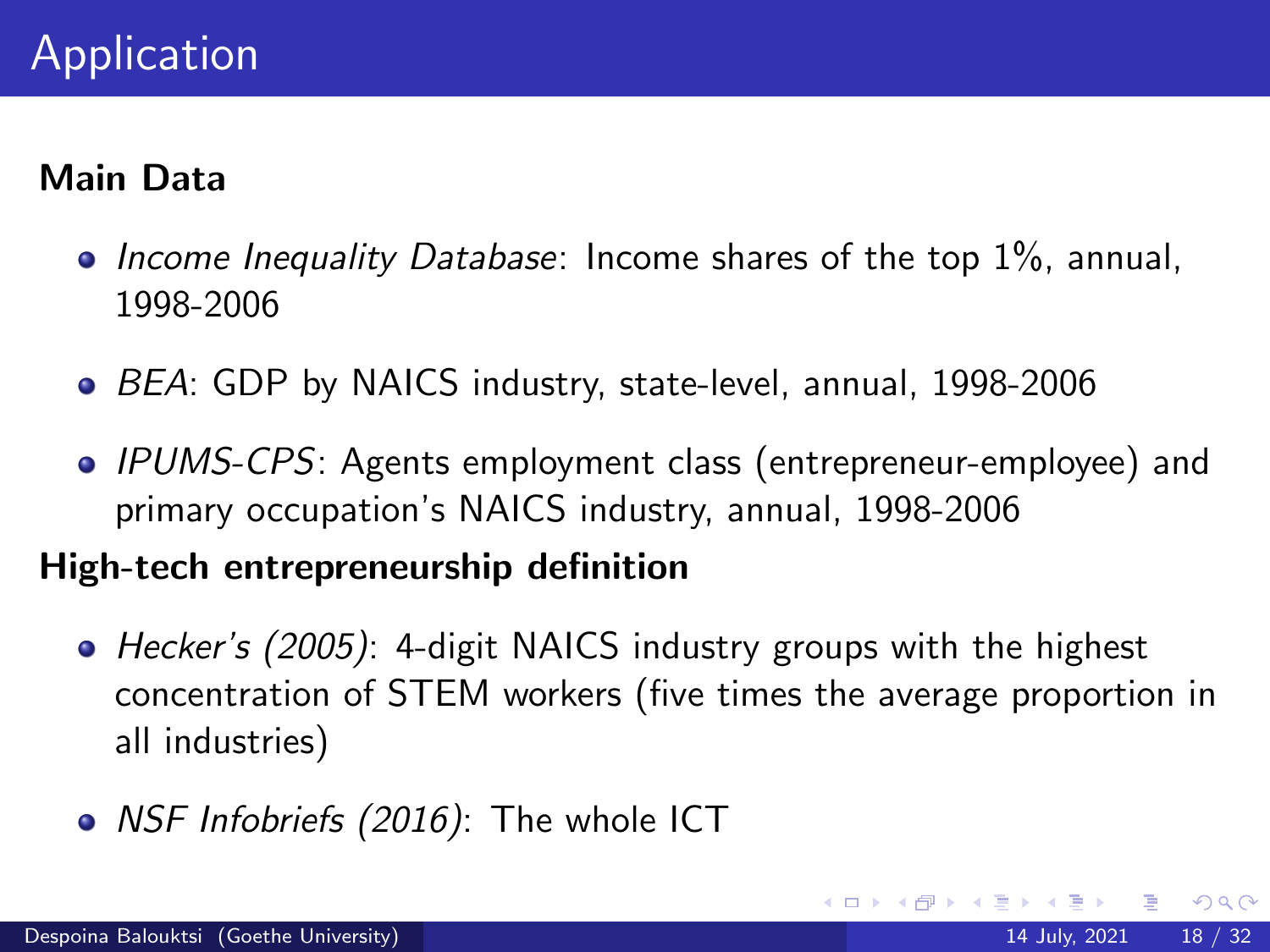### High-tech entrepreneurship and technological level

y-axis

- Using IPUMS-CPS I calculate the average percentage of high-tech entrepreneurs for the different US states
- Entrepreneurs:self-employed, both incorporated and not incorporated, those who reported receiving wage/salary in the private sector but were employed as chief executives or managers and administrators n.e.c.

x-axis

- GDP produced by the high-tech industries over GDP produced by non-high-tech industries
- Exclusion of GDP from public sector and monetary authorities

 $QQ$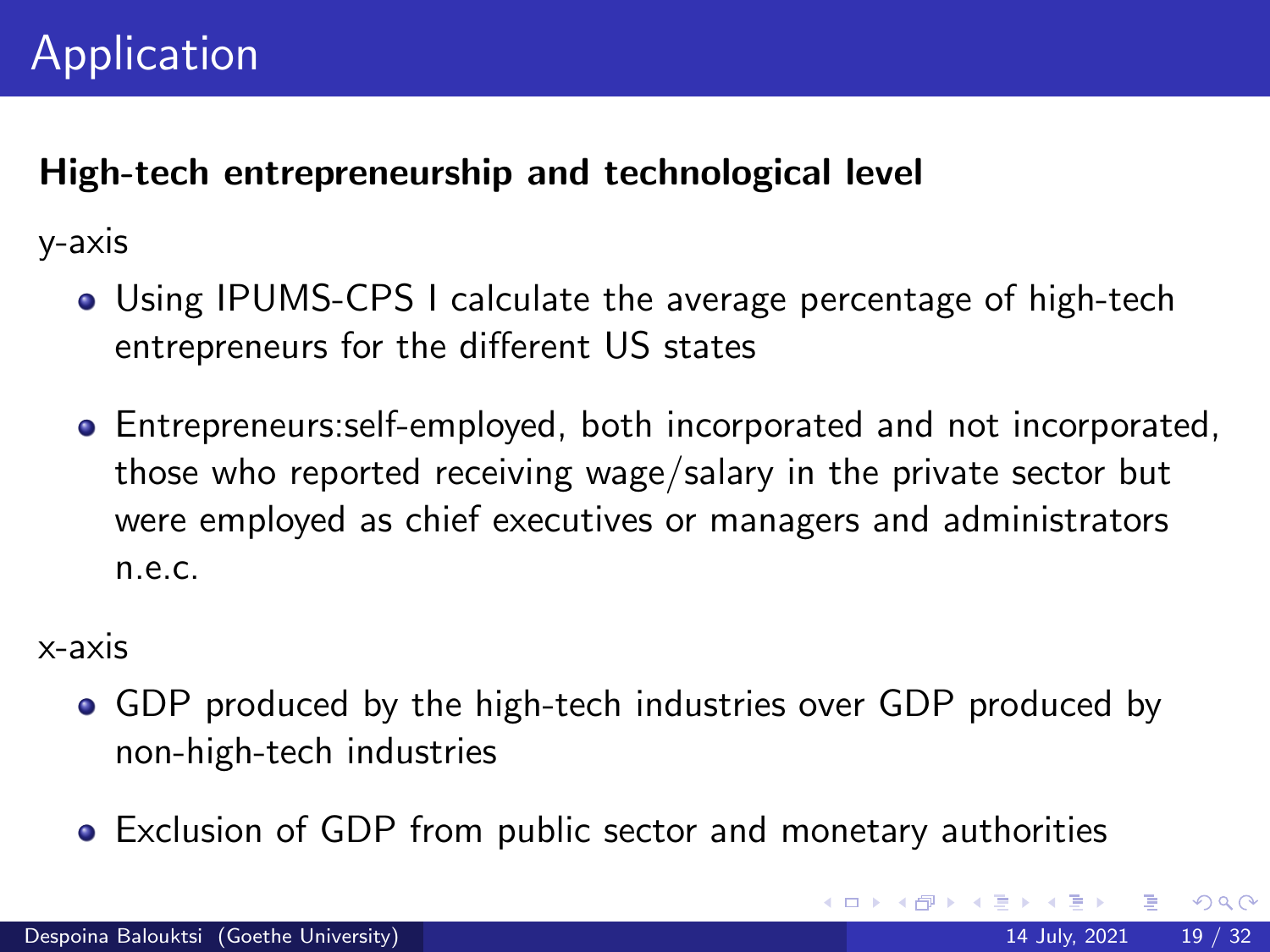# Application



 $299$ 

イロト イ部 トイモ トイモト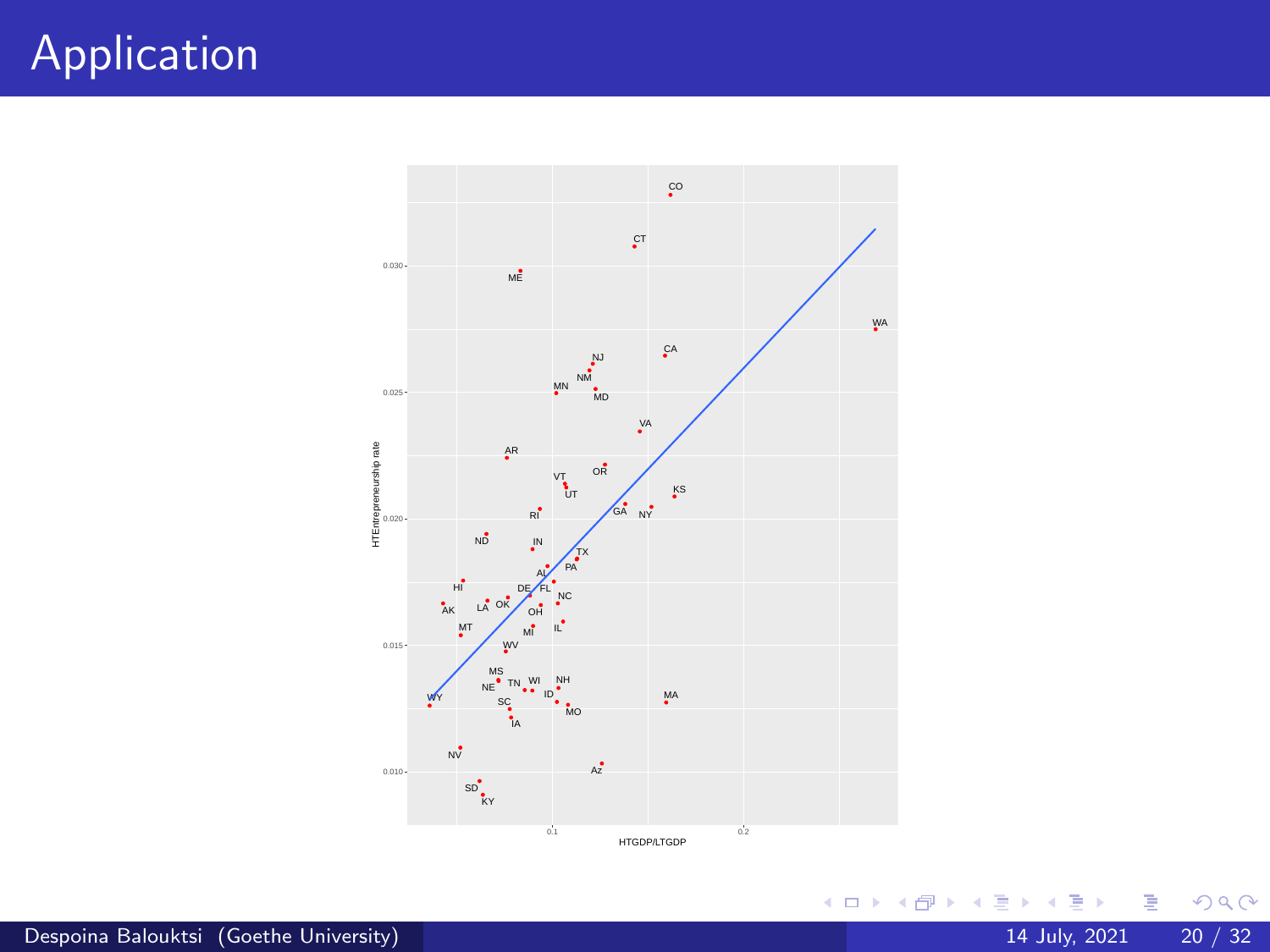# Application

### Inequality and technological level

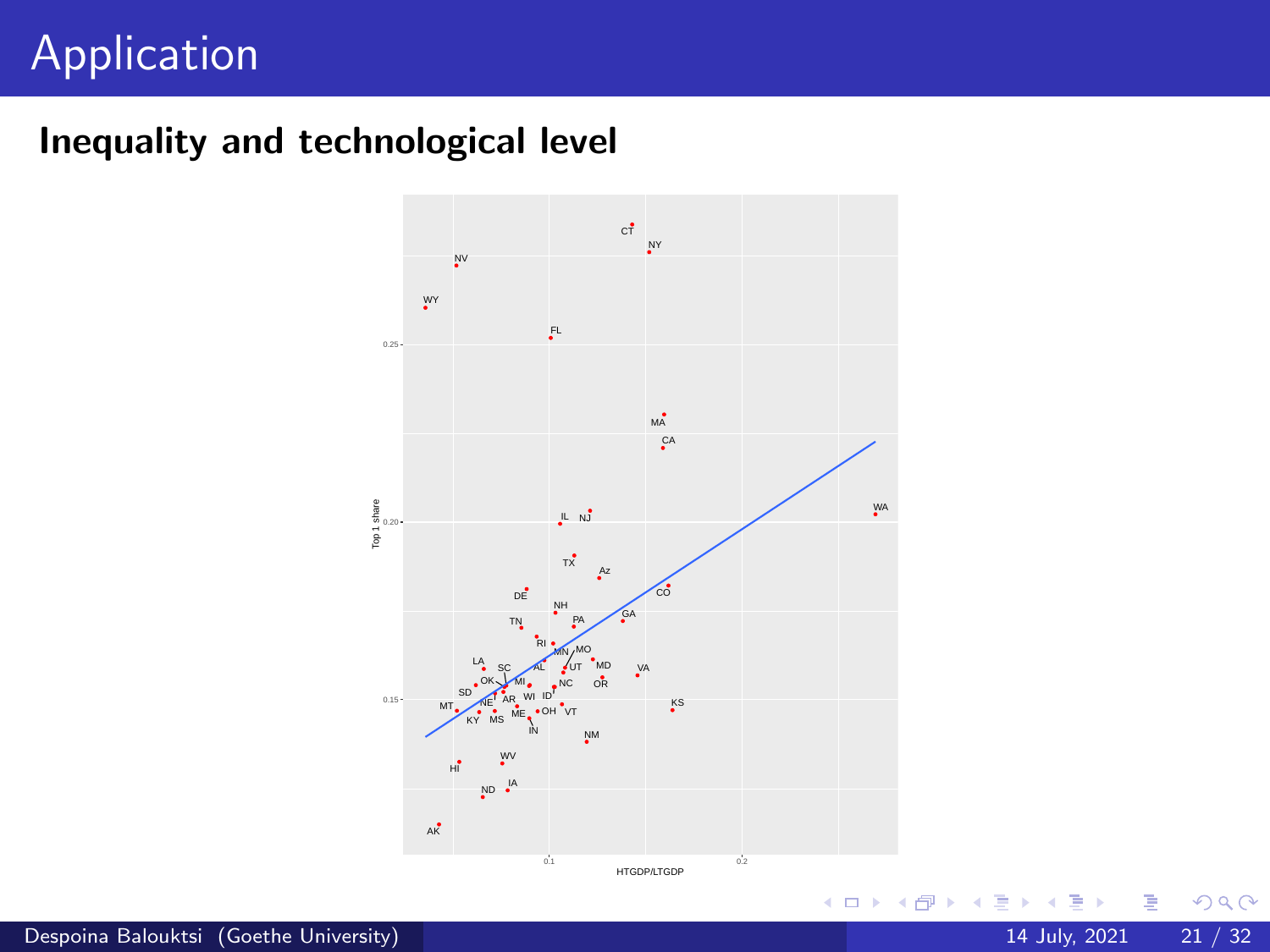### Parameters taken directly from literature

- $\kappa$ : 0.213. Taken from Shimer (2005) and Hall (2017)
- $\bullet$   $\eta$ : 0.4. Intermediate between Hall (2005), Shimer (2005) and Mortensen and Nagypal (2007)

#### Parameters that I set

- $\bullet$   $\alpha$  ability distribution
	- **•** Truncated normal
	- $\bullet$   $\mu_{\alpha}$ : 0.5
	- $\bullet$   $\sigma_{\alpha}$
- Entrepreneurial factor destributions with pdf  $f_v$ 
	- **•** Truncated normal
	- $\bullet$   $\mu_c$ : y
	- $\bullet$   $\sigma$ <sub>c</sub>: 0.45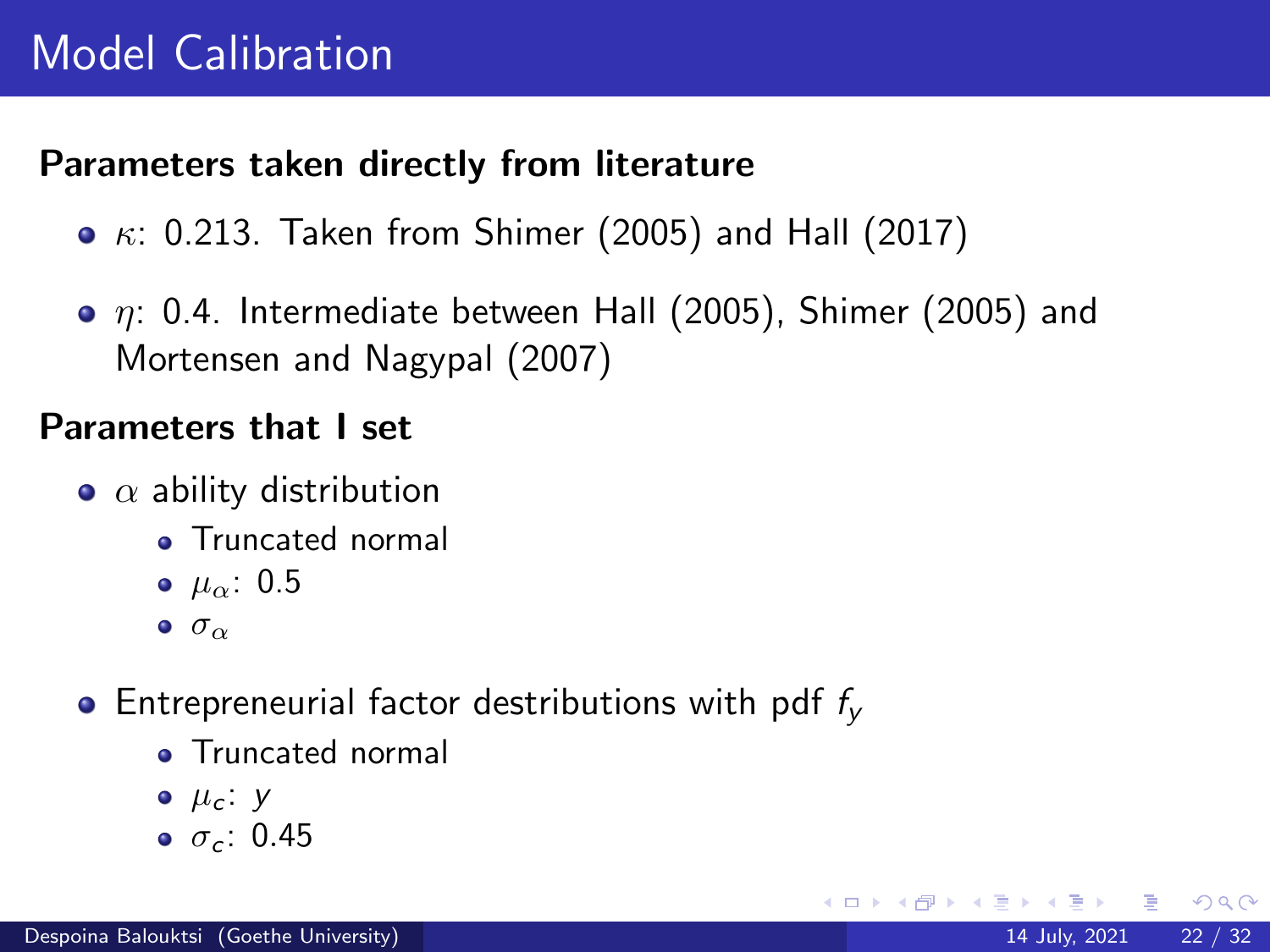- $\bullet$   $\Delta(x, \phi)$  $\left[ x^r + x^{r(1-q)}\phi^{rq} \right]^{\frac{1}{r}}$  $r: -0.4$ q: 0.84
- Functional form for  $c(\alpha)$ :  $c(\alpha) = \delta_2(y-1)$
- Normalize  $U_1$  and set it equal to 1

#### Parameters calibrated to match data targets

 $200$ 

4 **D F** 

$$
\bullet \ (\sigma_{\alpha}, \gamma_{r}, \gamma_{t}, B, U_{2}, \delta_{2})
$$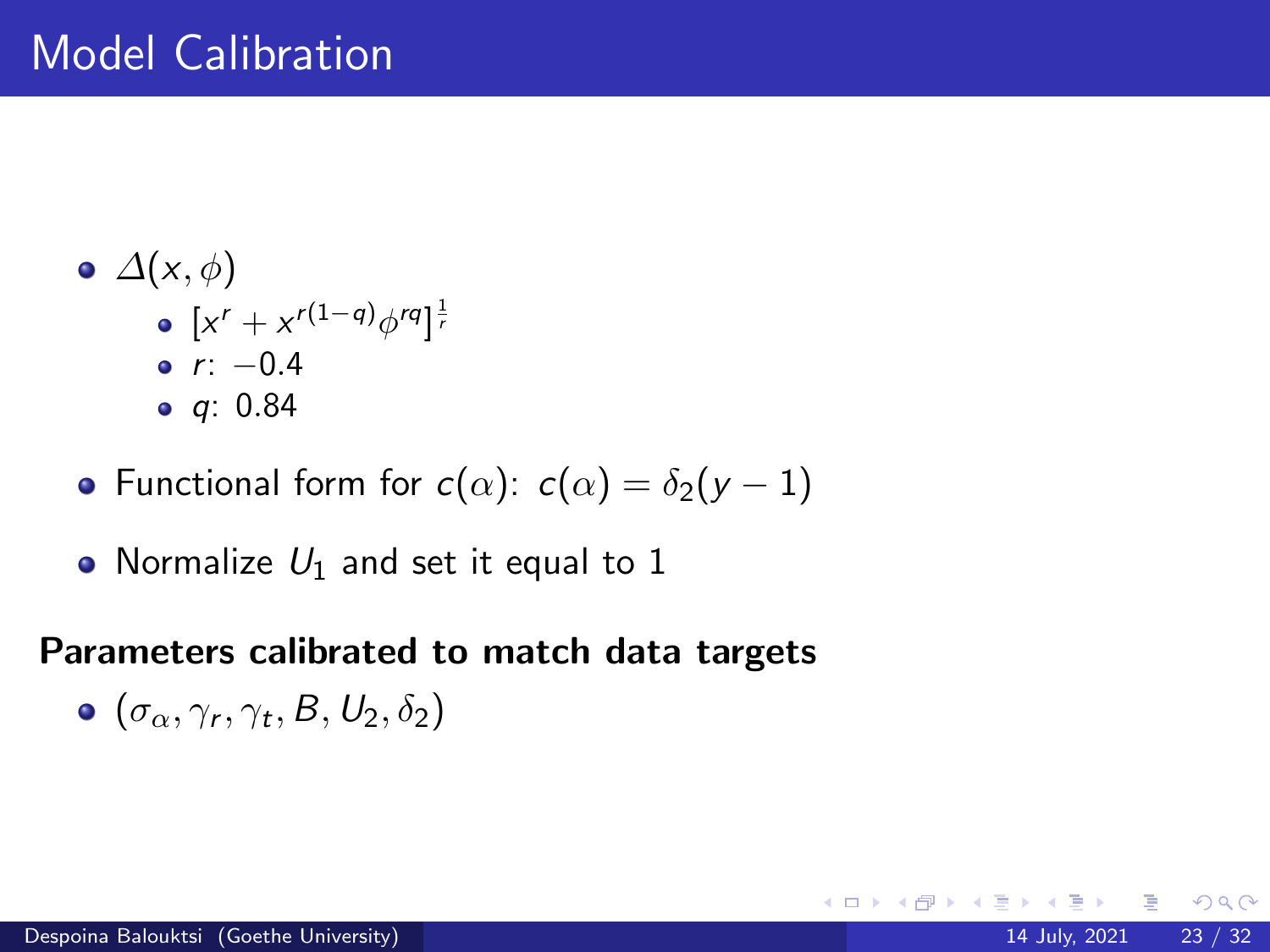#### Data moments

(Benchmark: Pennsylvania)

- Percentage of entrepreneurs in the high-tech sector: 0.0184 (IPUMS-CPS)
- Percentage of workers employed in the high-tech sector: 0.097 (IPUMS-CPS)
- **•** Percentage of entrepreneurs in the non-high-tech sector: 0.113 (IPUMS-CPS)
- Unemployment rate: 4.91 (BLS)
- Top 1 income share: 0.171 (WID)
- Ratio of GDP produced by the high-tech sector over the GDP produced by the non-high-tech sector: 0.113 (BEA)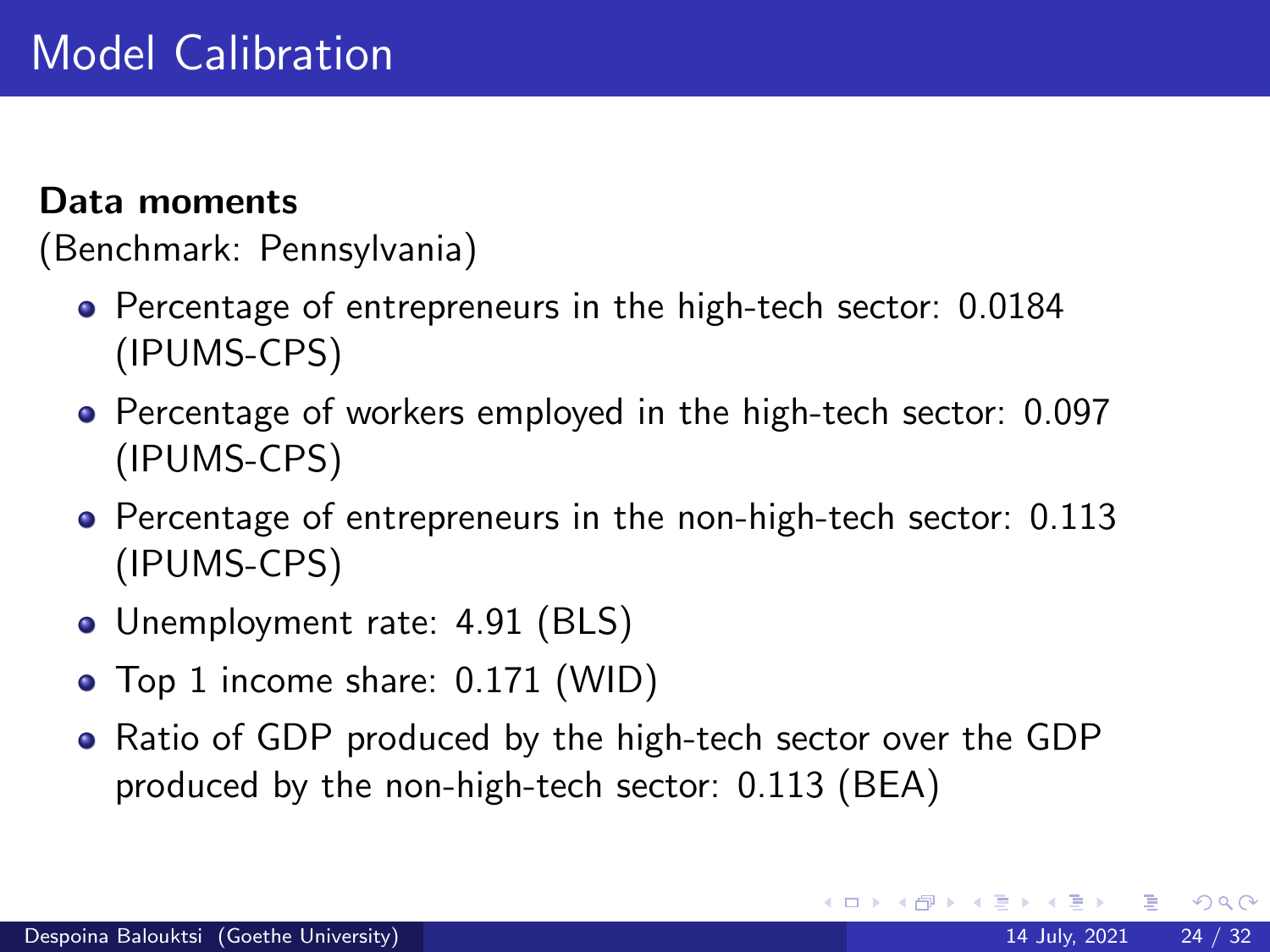# Model Calibration

| Calibrated parameters Values |       |
|------------------------------|-------|
| $\gamma_r$                   | 0.995 |
| $\gamma_t$                   | 0.792 |
| B                            | 1.147 |
| $U_2$                        | 1.8   |
| δэ                           | 2.13  |
| $\sigma_{\alpha}$            | 0.35  |

| Ability cutoffs Values |      |
|------------------------|------|
| $x_0$                  | 0.17 |
| $x_1$                  | 0.83 |
| $x_{2}$                | 0.96 |

**K ロ ▶ K 御 ▶ K 君 ▶ K 君**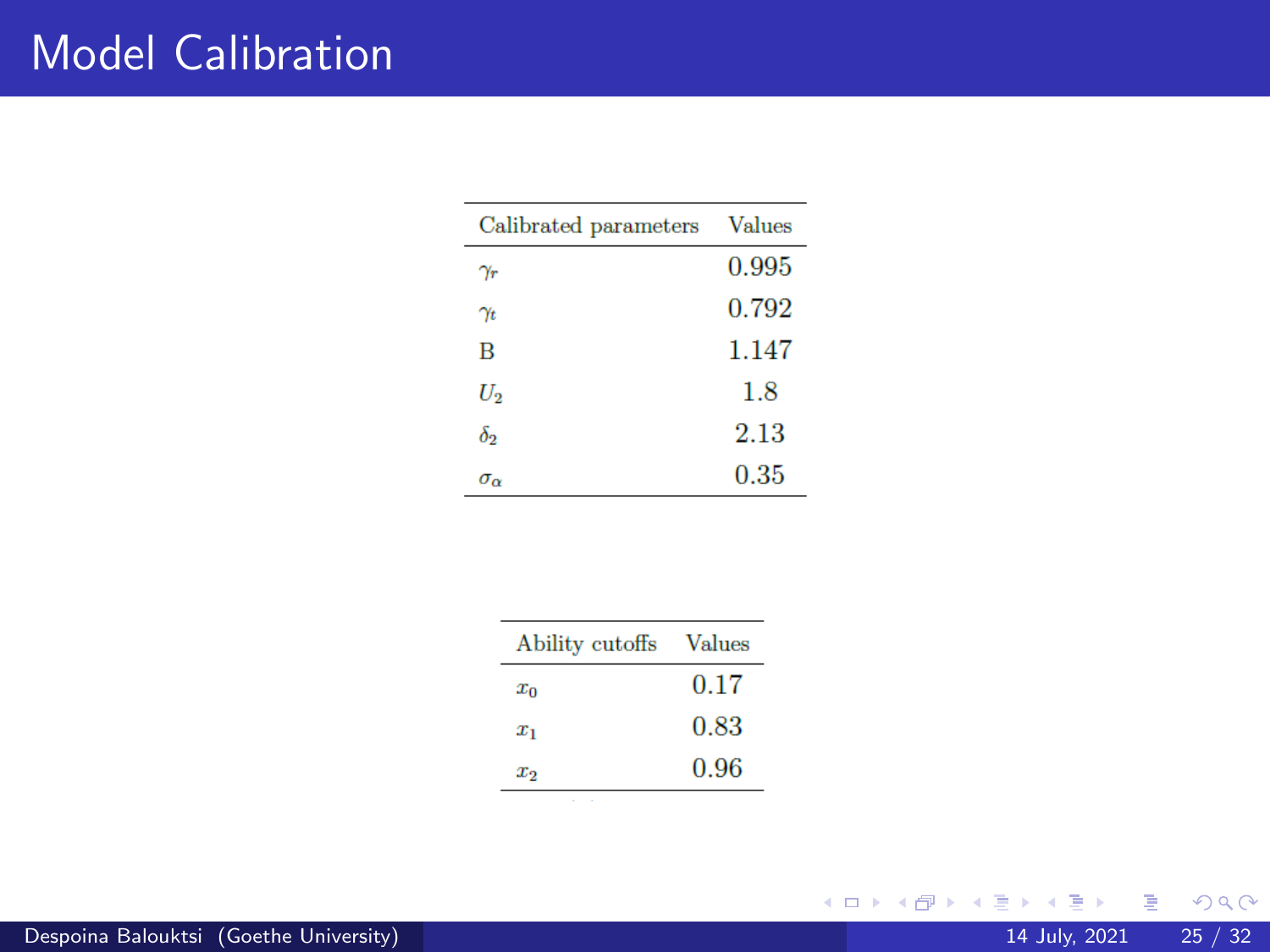## Model Calibration





 $\leftarrow$   $\Box$ 

∢●●  $\sim$  $\prec$  B

 $\mathcal{A}$  .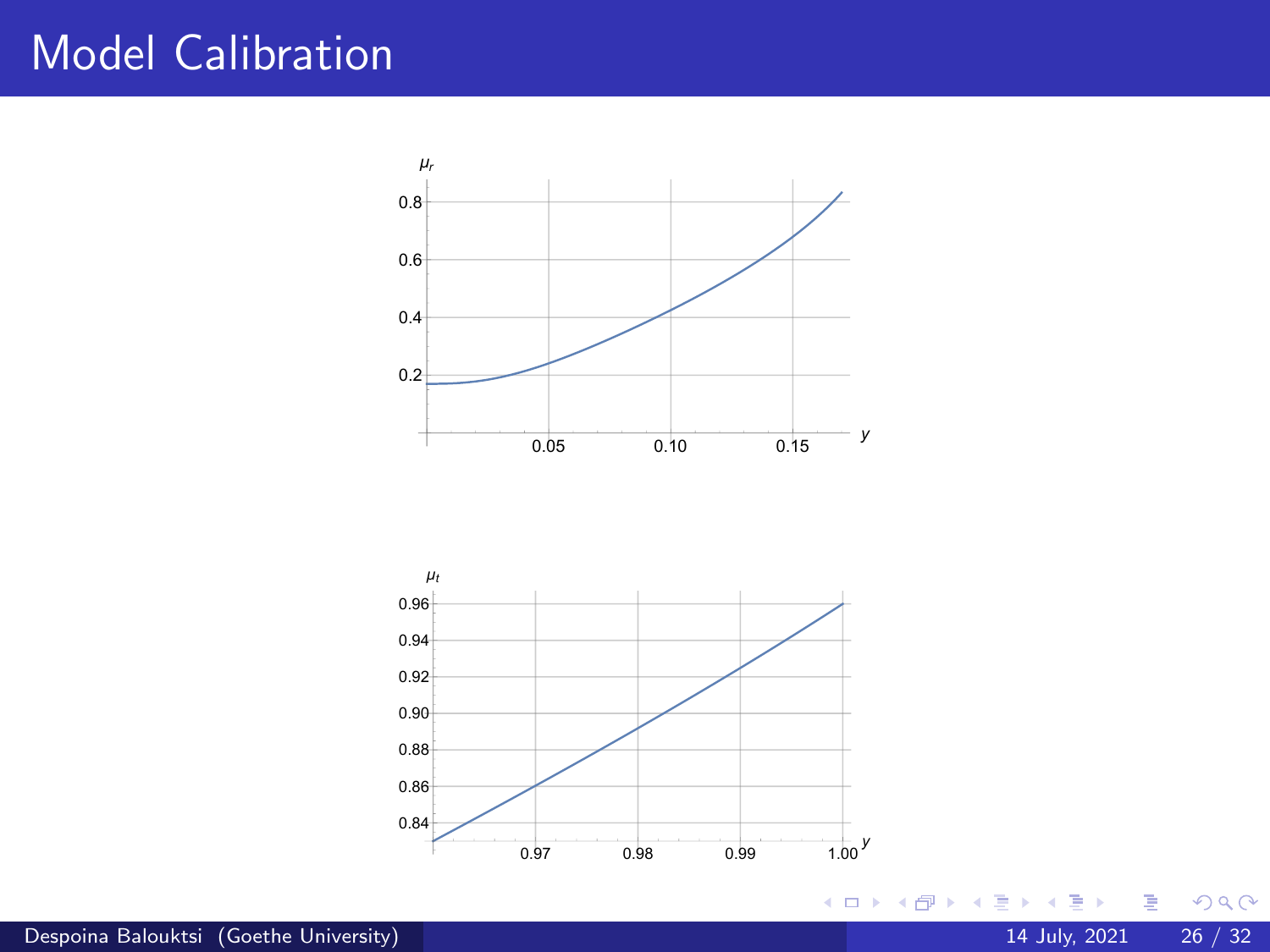

Þ

 $\leftarrow$   $\Box$ 

∢●●

É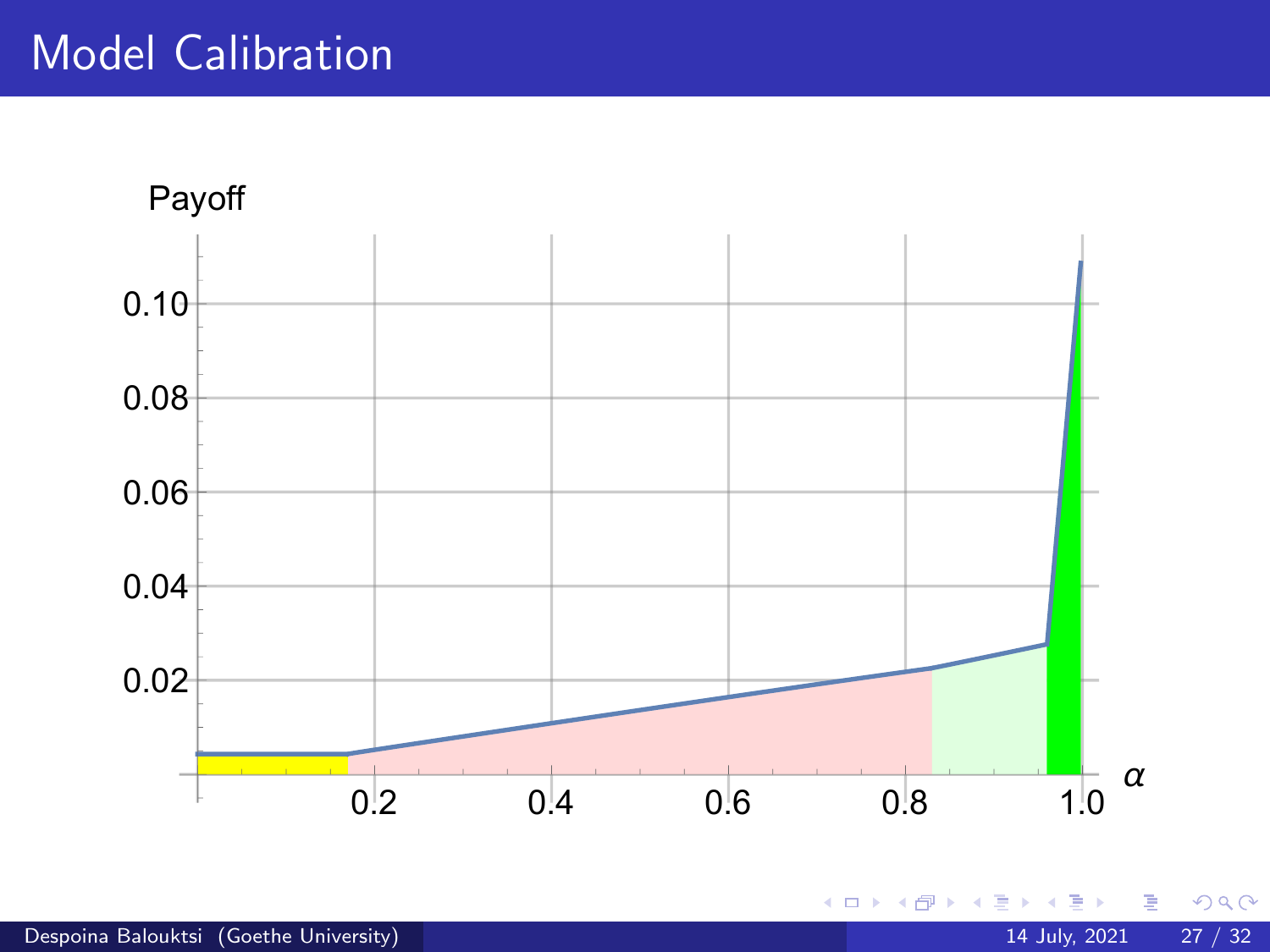#### Cross-states results

- Goal
	- Examine the impact of a change in  $U_2/U_1$  (regional technological development) on the high-tech entrepreneurship rate and on top 1 income share
- How?
	- Keep Pennsylvania based calibrated parameters except  $U_2$
	- Estimate the moments of interest for each state
	- Plot the resulting OLS fit against the data and their own regression line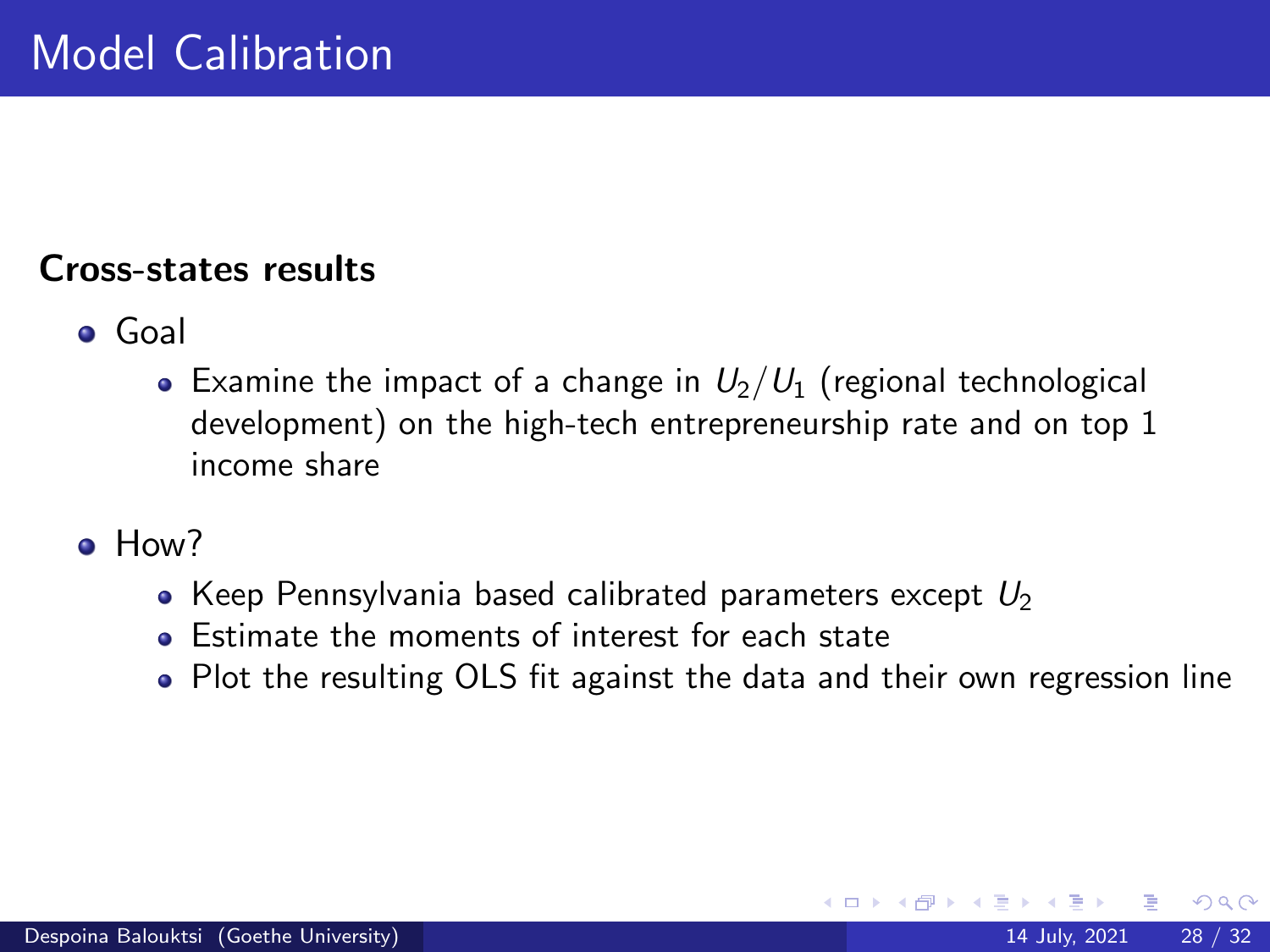# Model Calibration



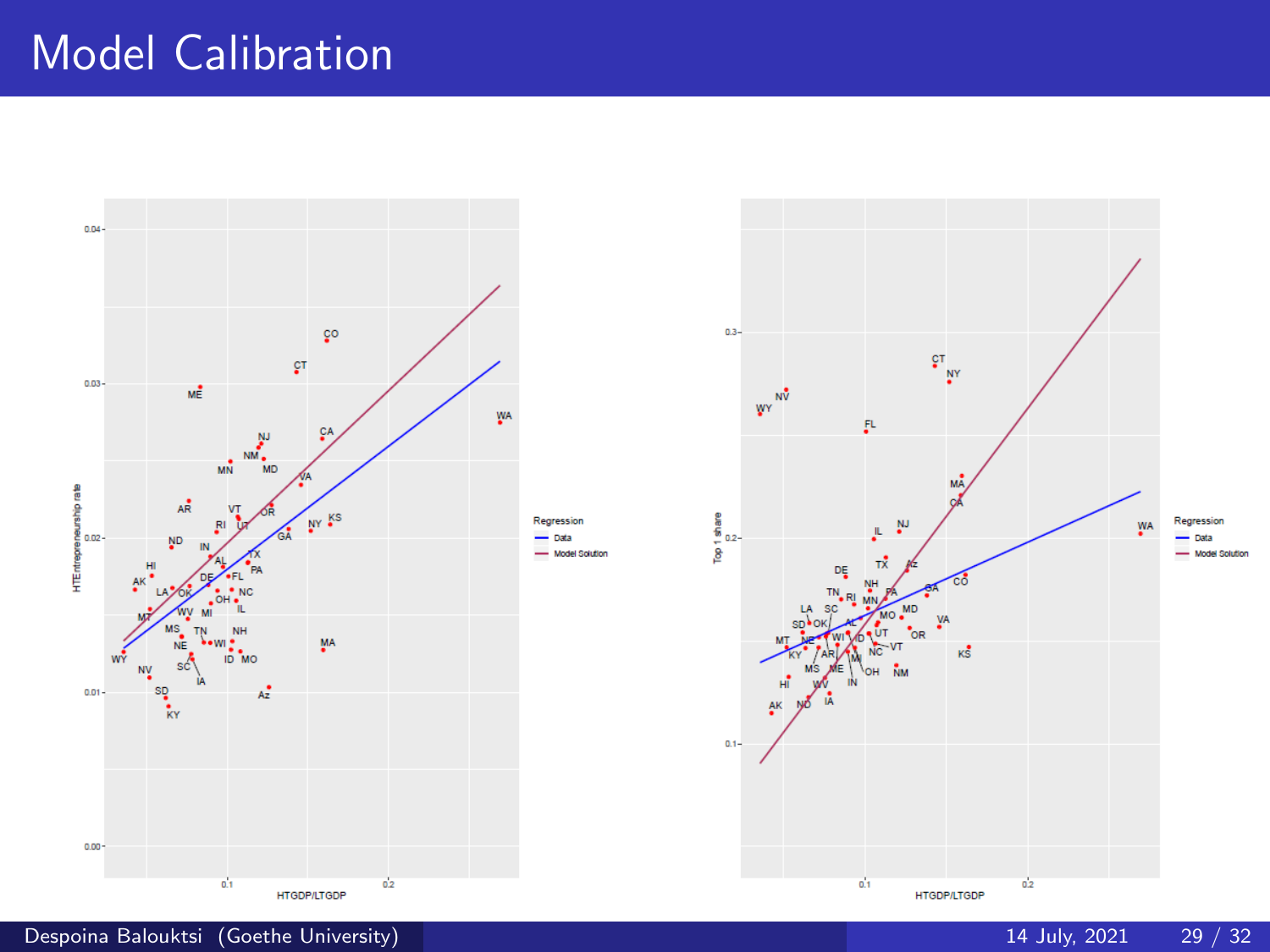# Model Calibration

#### \*Excluding Washington